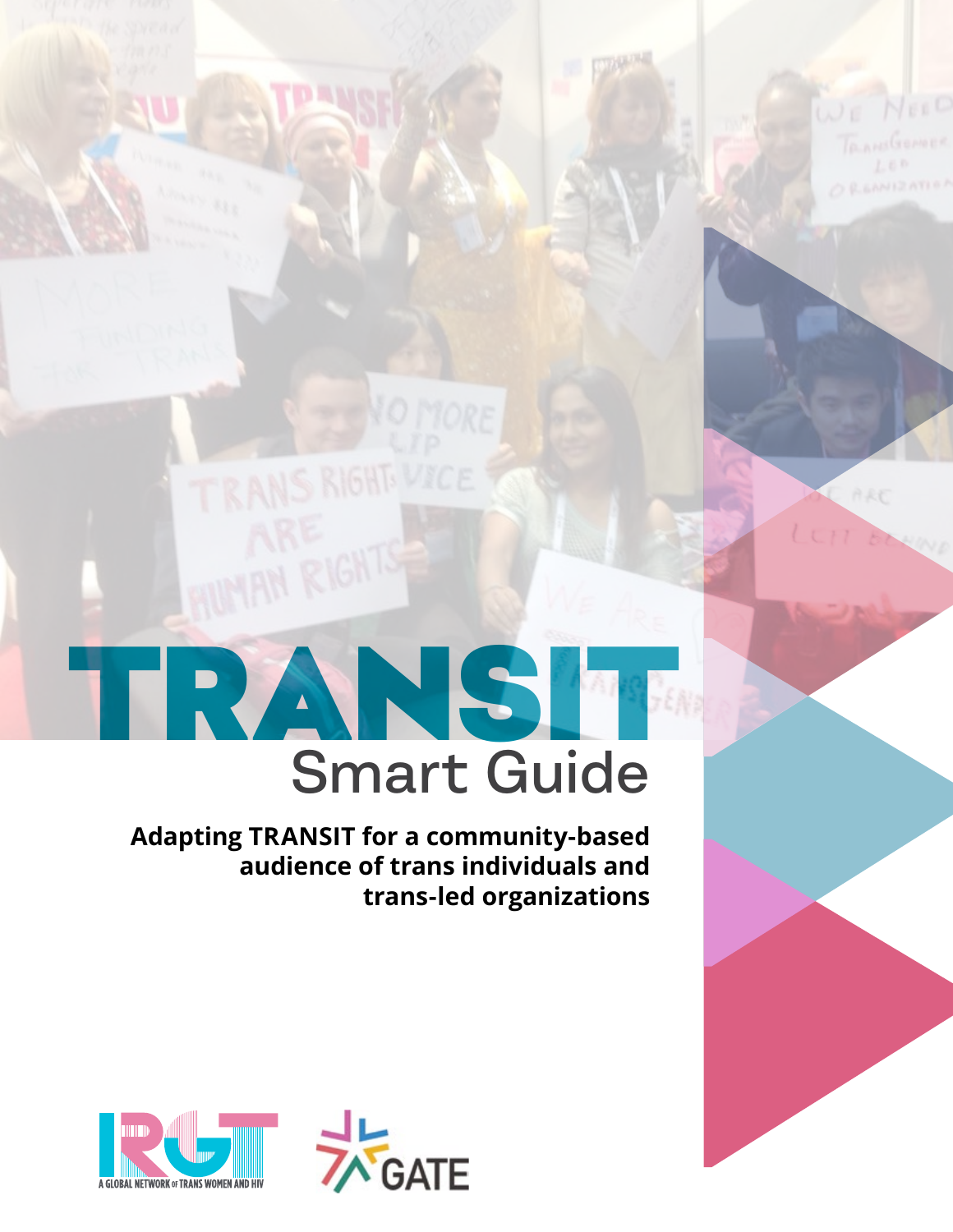# Acknowledgements

This TRANSIT Smart Guide has been developed in partnership with local, regional, global trans organizations and Innovative Response Globally for Transgender Women and HIV (IRGT) in collaboration with GATE and with support from the Community, Rights and Gender Strategic Initiative of the Global Fund to fight Aids, Tuberculosis and Malaria.

GATE Staff

Mauro Cabral Grinspan | *Executive Director* Project Coordinator/Reviewer: Erika Castellanos | *Director of Programs*

IRGT

Reviewer: IRGT - JoAnne Keatley, MSW | *Chair of the Board*

Writer: Mahri Bahati, MPH

Graphic Design: Querido Galdo

## Copyleft

You are free to share (copy and redistribute the material in any medium or format) and to adapt (remix, transform, and build upon the material) this paper. You must give appropriate credit and indicate any changes that were made. You may do so in any reasonable manner, but not in any way that suggests that the licensor endorses you or your use of the material. You may not use the material for commercial purposes. If you remix, transform, or build upon the material, you must distribute your contributions under the same license as the original.

## Reference

When referencing this report, we recommend the following citation: GATE/IRGT (2019). *TRANSIT Smart Guide – Adapting TRANSIT for a community-based audience of trans individuals and trans-led organizations*.

## Acknowledgements

Through the support of the Global Fund for AIDS, Tuberculosis and Malaria and its Community, Rights and Gender Strategic Initiative, GATE & IRGT have successfully produced this *TRANSIT Smart Guide – Adapting TRANSIT for a community-based audience of trans individuals and trans-led organizations*.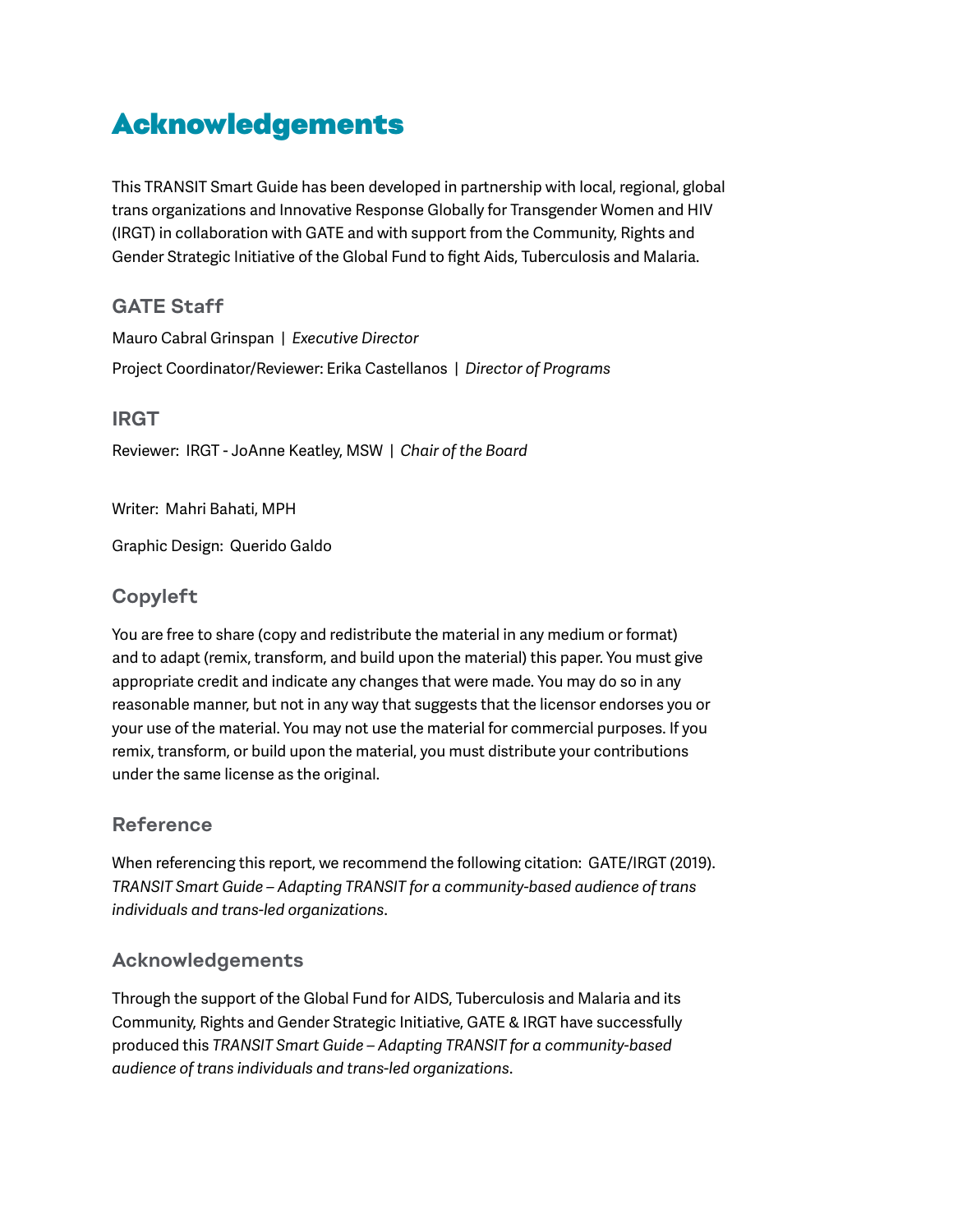# **CONTENTS**

- 2 Introduction
- **3** Community Empowerment
- 7 Stigma, Discrimination, Violence and Human Rights
- 11 Services
- 15 Service Delivery Approaches
- 20 Programme Management
- 25 Acknowledgements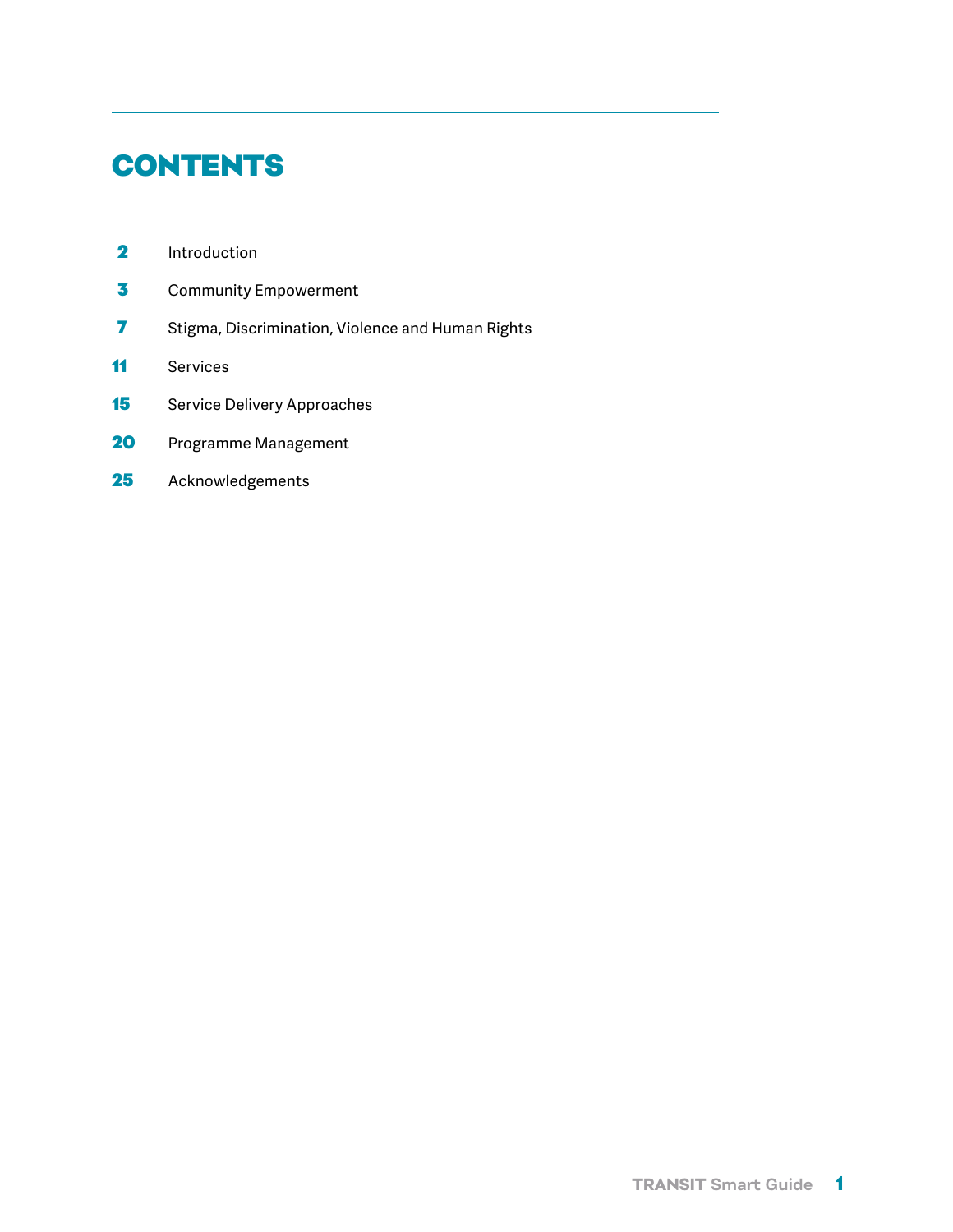# INTRODUCTION

## What is the TRANSIT?

*Implementing Comprehensive HIV and STI Programmes with Transgender People: Practical Guidance for Collaborative Interventions*, also known as the TRANS Implementation Tool (TRANSIT) is a tool that was developed for use by public-health officials and managers of HIV and STI programmes; NGOs, including community and civil-society organizations; and health workers to enhance the design and delivery of HIV services for transgender (trans) people.

TRANSIT is divided into five chapters based on recommendations from the 2011 World Health Organization (WHO) guidance document *Prevention and treatment of HIV and other sexually transmitted infections among men who have sex with men and transgender people* and the 2014 WHO *Consolidated guidelines on HIV prevention, diagnosis, treatment and care for key populations*, which provide guidance and recommendations on HIV and STI interventions and treatment for key populations, including trans people. It can serve as reference tool for trans-led organizations and offers comprehensive guidance and resources on how to design and implement services that will be accessible and acceptable to trans people, especially trans women who are disproportionately affected by HIV.

## What is the Smart Guide?

The Smart Guide was developed as a collaborative effort between Innovative Response Globally for Transgender Women and HIV (IRGT) and Global Action for Trans Equality (GATE) to adapt TRANSIT for a community-based audience of trans individuals and trans-led organizations. The Smart Guide follows the same structure as TRANSIT, and is divided into the following topics:

## **Topic 1: Community Empowerment**

**Topic 2: Stigma, Discrimination, Violence and Human Rights**

#### **Topic 3: Services**

**Topic 4: Service Delivery Approaches**

#### **Topic 5: Programme Management**

The content of the Smart Guide highlights content areas in TRANSIT that are of particular interest and importance to the trans community. Excerpts from TRANSIT that are included in this guide include the table and figure references and page numbers to help locate them in the original document.

For a more in depth review of the concepts presented in the Smart Guide or to locate additional resources, you can access TRANSIT on the United Nations Population Fund Website at: **[https://www.unfpa.org/publications/implementing-comprehensive-hiv](https://www.unfpa.org/publications/implementing-comprehensive-hiv-and-sti-programmes-transgender-people-practical-guidance)[and-sti-programmes-transgender-people-practical-guidance](https://www.unfpa.org/publications/implementing-comprehensive-hiv-and-sti-programmes-transgender-people-practical-guidance)**.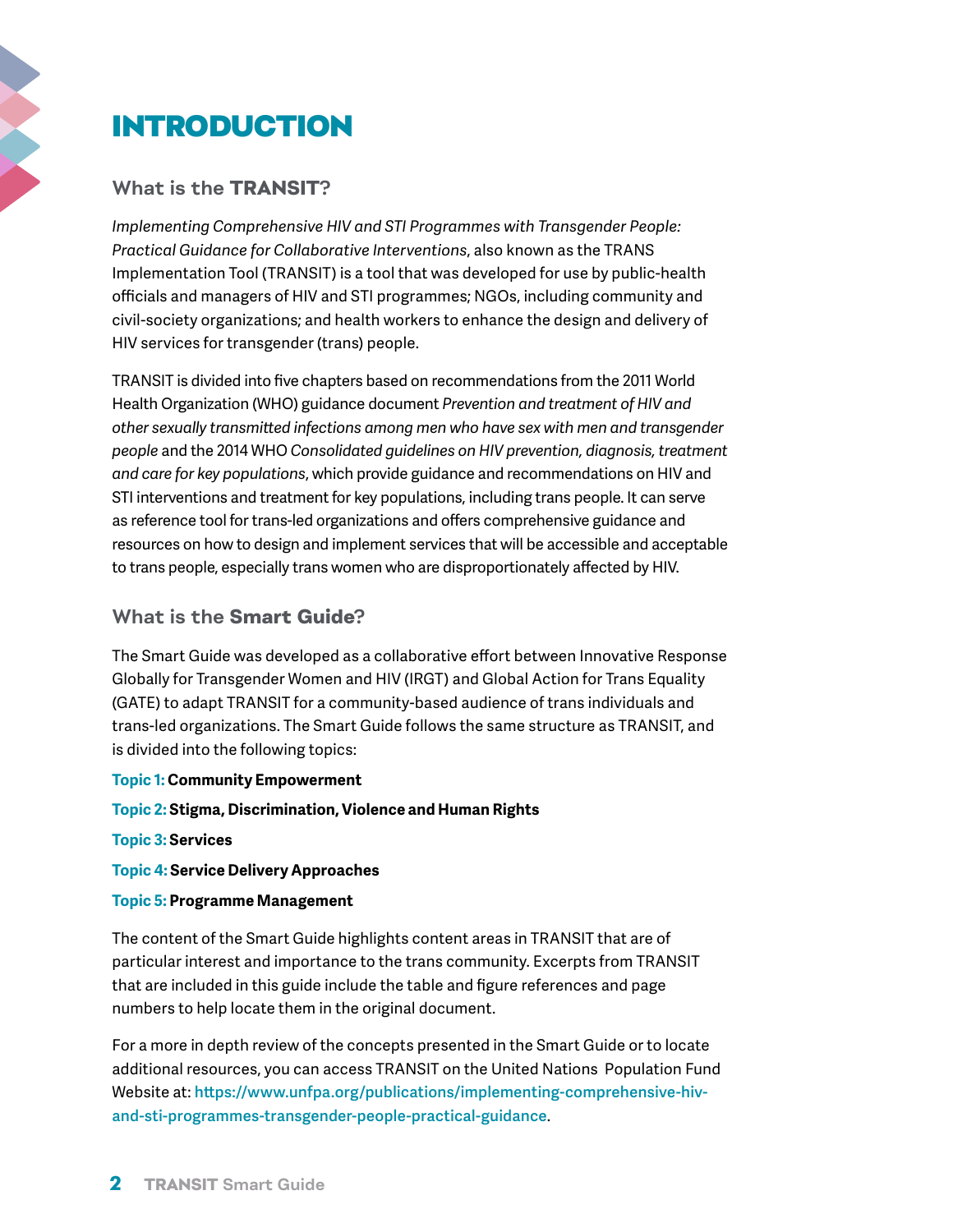

# Community Empowerment

Empowering trans communities allows trans people to take ownership of problems that face their community and come up with unique solutions that will hopefully decrease their vulnerability for HIV as well as address structural issues that perpetuate marginalization, stigma, and discrimination. When we empower communities, we increase their ability for self-determination and the ability to make change in local communities by giving them the power to represent their own interest an act from a place of authority. Figure 1.1 on page 5 of TRANSIT outlines eight key elements of community empowerment that are useful for the trans community.

*A community can be described as a feeling of fellowship between people who may share common attitudes, interests, needs, goals or personal histories. The trans community includes a wide range of people with different gender identities and ways of gender expression.*

#### TRANSIT Figure 1.1 **Key Elements of community empowerment among trans people**

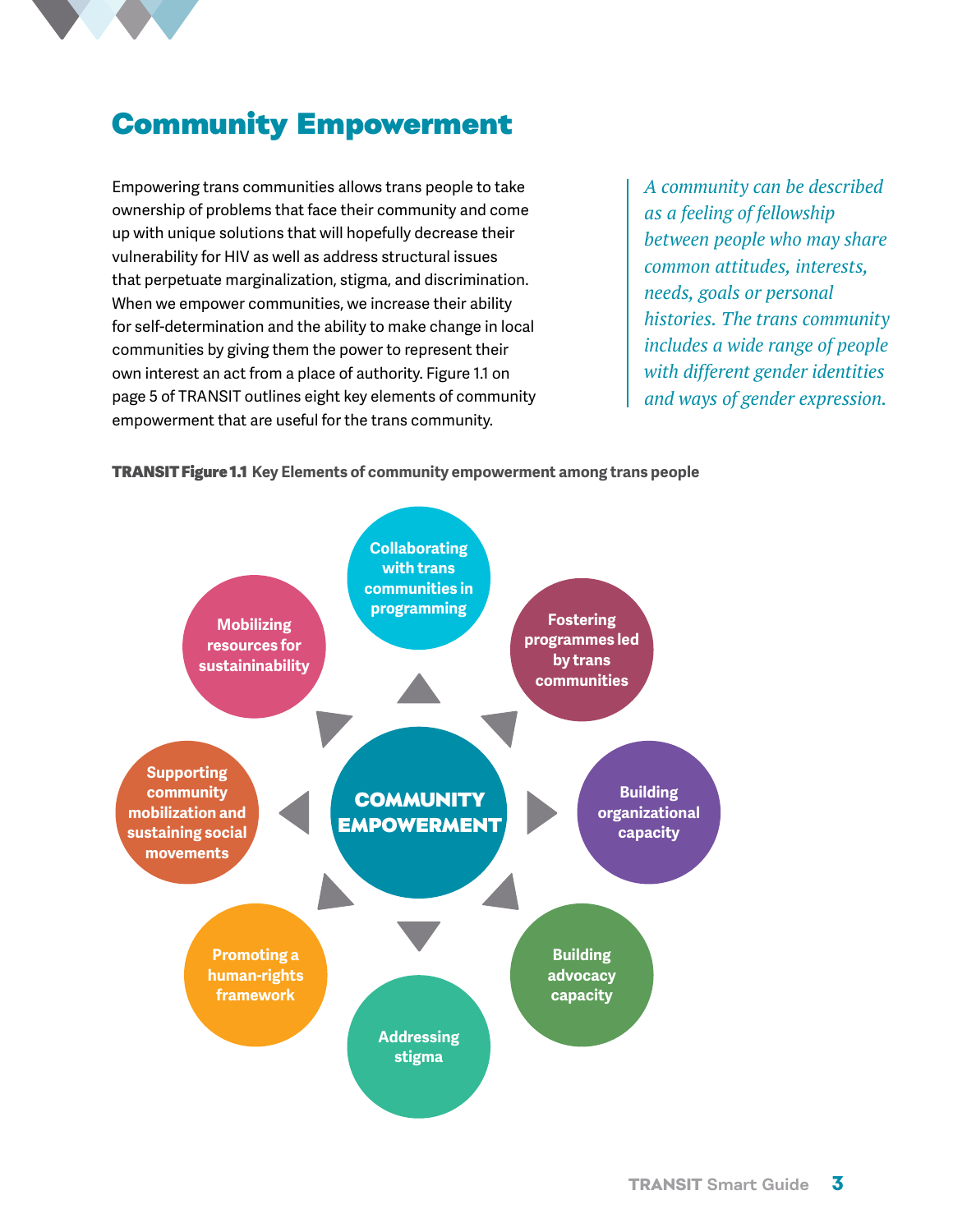## Empowering Trans Communities to Fight Stigma and Discrimination

Stigma and discrimination faced in legal, social, workplace and medical settings can have a negative effect on the health and wellbeing of trans people, increasing their vulnerability to HIV and other STIs. This stigma and discrimination are often based on traditional beliefs in gender roles and how people should behave according to these rules. However, trans individuals and communities can be empowered and mobilized to create

*Empowerment is the process by which people gain control over the factors and decisions that impact their lives.*

innovative and vibrant solutions that address these sources of stigma and discrimination.

## Trans Leadership and Trans Organizations Are Key Components of the HIV/AIDS Response

An essential part of empowering trans communities is to move away from the idea of delivering programs to trans people and instead allowing trans people to design or have input into programs that are tailored to the needs and interests of trans people. This requires providing resources to trans-led organizations and building partnerships that meaningfully include trans people in every step of program design, implementation, management and evaluation.

TRANSIT Table 1.1 **Characteristics of Programme Approaches**

**Prescriptive:** *Programmes sometimes focus on telling trans people what to do and how to do it.*

**Paternalistic:** *Often assume that knowledge, skills and power reside with the programme staff and managers and not with community members.*

**Tokenistic:** *Involve trans people in programme implementation mainly as volunteers, not as equal partners.*

**Commodity-oriented:** *Monitoring mainly focuses on goods and services delivered and targets to be achieved.*

**Top-down:** *Focus on building relationships mainly within the health system with healthcare providers.*

## DONE FOR TRANS PEOPLE DONE WITH OR LED BY TRANS PEOPLE

**Collaborative:** *Programmes listen and respond to trans people's ideas about what to do and how to do it.*

**Participatory:** *Honour and actively seek to leverage the knowledge, skills and power that reside with the community of trans people.*

**Inclusive:** *Involve trans people as equal partners in programme design, implementation and evaluation, more commonly as paid employees working with the community.*

**Quality assurance-oriented:** *Monitoring mainly focuses on quality, safety, accessibility and acceptability of services and programmes, community engagement, community cohesion and community connectedness, as well as adequacy of service coverage.*

**Bottom-up:** *Focus on building relationships within communities of trans people as well as between trans people and other organizations, service-providers, human-rights institutions and similar groups.*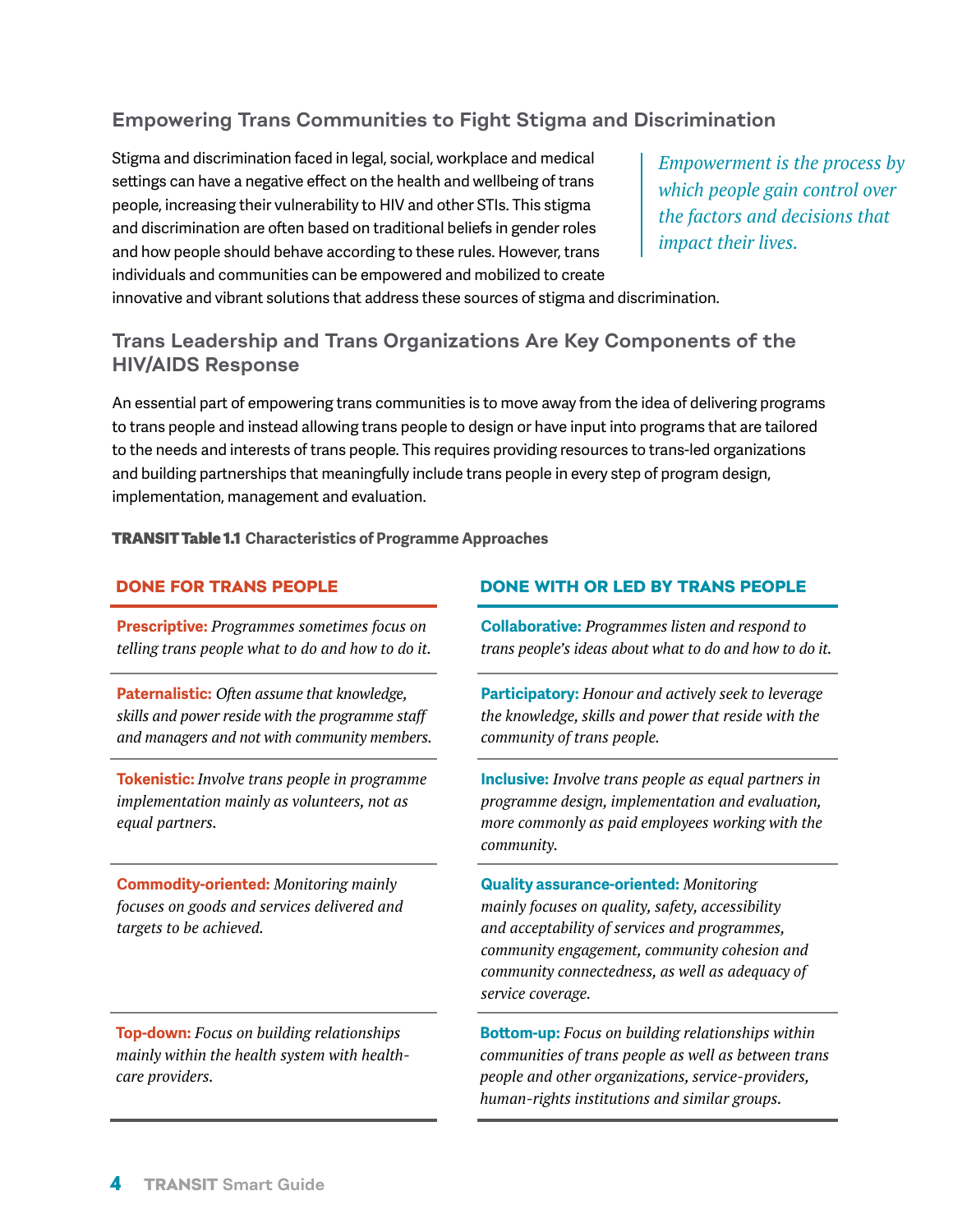By changing the focus on building individual and organizational capacity in trans communities and strengthening relationships between trans people, service providers, human rights institutions and other groups we can build strong healthy vibrant trans organizations and empowered healthy trans people.

## Empowering and Mobilizing Trans Communities for Advocacy and Accountability

Trans communities are often the most impacted by HIV yet have the least access to resources that can be used to improve health and reduce HIV vulnerability. This situation can begin to change when trans people are educated about their basic human rights and learn strategies to address stigma and discrimination in their communities. Once empowered with this knowledge, trans communities and

*Trans and non-trans staff need to be trained to ensure that programs do not contribute to further stigma for participants.* 

organizations can be mobilized to advocate for improved services in local, regional, and global movements.



TRANSIT Box 1.6 **The community systems strengthening framework: six core components of community systems**

*In 2009, the Global Fund to Fight AIDS, Tuberculosis and Malaria introduced the concept of community systems strengthening to its funding model. It actively encourages applicant countries to budget and plan for interventions that engage systematically in community mobilization, community-led service delivery and strengthening accountability, in order to increase the scale and impact of responses to disease at the population level. The six core components are described below with cross-references to the parts of this tool that cover these components.*

*1. Enabling environments and advocacy – including community engagement and advocacy for improving the policy, legal and governance environments, and for affecting the social determinants of health (Section 1.5).*

*2. Community networks, linkages, partnerships and coordination – enabling effective activities, service delivery and advocacy, maximizing resources and impacts, and coordinated, collaborative working relationships (Section 1.8).*

*3. Resources and capacity-building – including human resources with appropriate personal, technical and organizational capacities; financing (including operational and core funding); and material resources (infrastructure, information and essential commodities, including medical and other products and technologies) (Section 1.9).*

*4. Community activities and service delivery – accessible to all who need them, evidence- informed and based on community assessments of resources and needs (all chapters).*

*5. Organizational and leadership strengthening – including management, accountability and leadership for organizations and community systems (Section 1.4).*

*6. Monitoring and evaluation (M&E) and planning – including M&E systems, situation assessment, evidence-building and research, learning, planning and knowledge management (Chapter 5, Section 5.2.3).*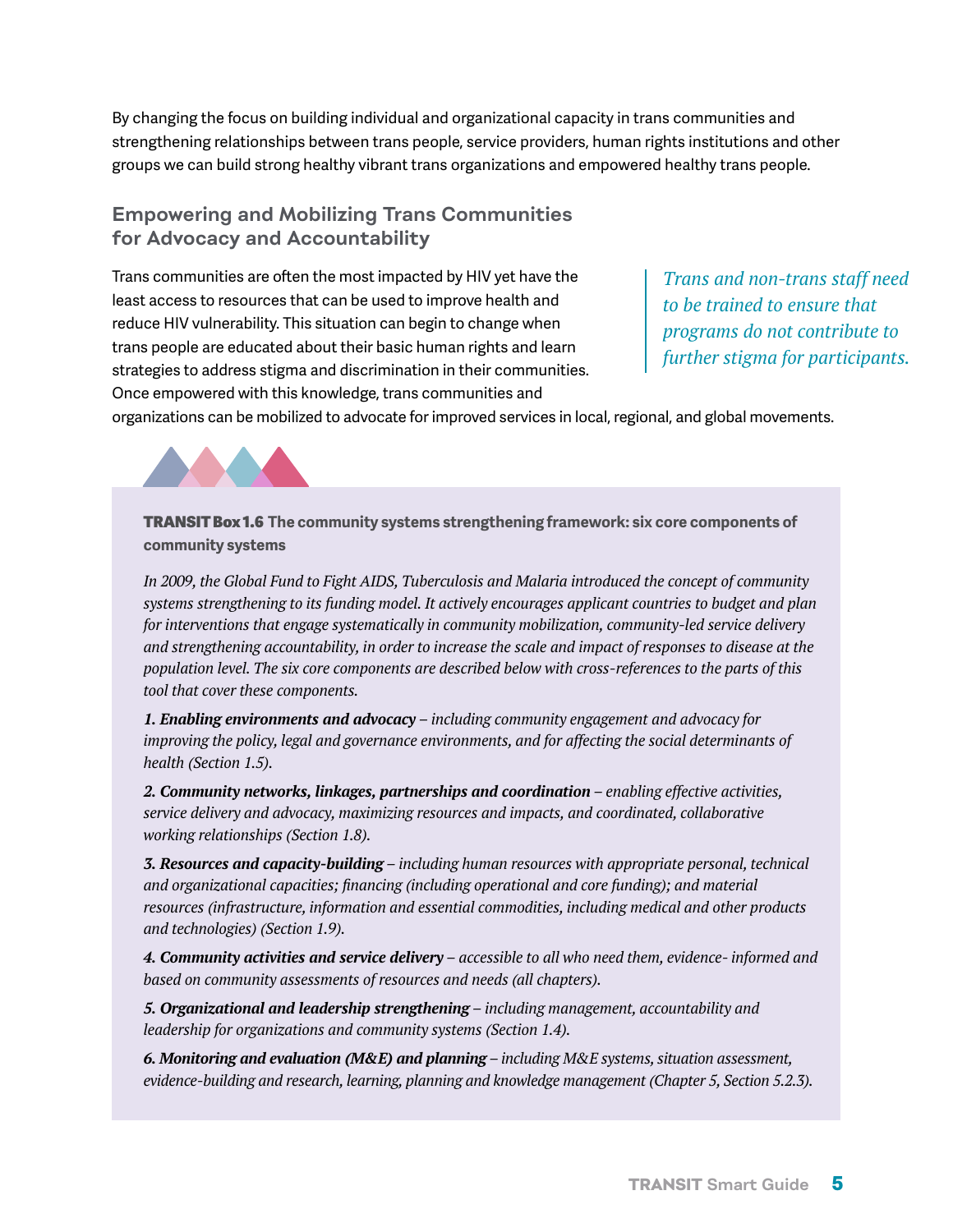By strengthening the ability of the trans community to respond to the social and structural issues that make them vulnerable to HIV and other health issues, we can also build and strengthen mechanisms that provide accountability for legal, political, and financial power structures to demand that the community's needs are met. Organizations and community groups wishing to strengthen their advocacy capacity can refer to the Advocacy Framework presented in Figure 1.2 on page 17 of TRANSIT.

#### TRANSIT Figure 1.2 **Advocacy Framework**

 **Selecting and analysing the problem or issue Developing objectives Identifying the targets Identifying resources Developing an advocacy action plan Managing risks**





*The community system strengthening framework featured in Box 1.6 of page 13 of the TRANSIT (see previous page) can be a useful reference for building partnerships and ensuring that trans communities have meaningful participation in local, national, and global policy and programmatic systems.*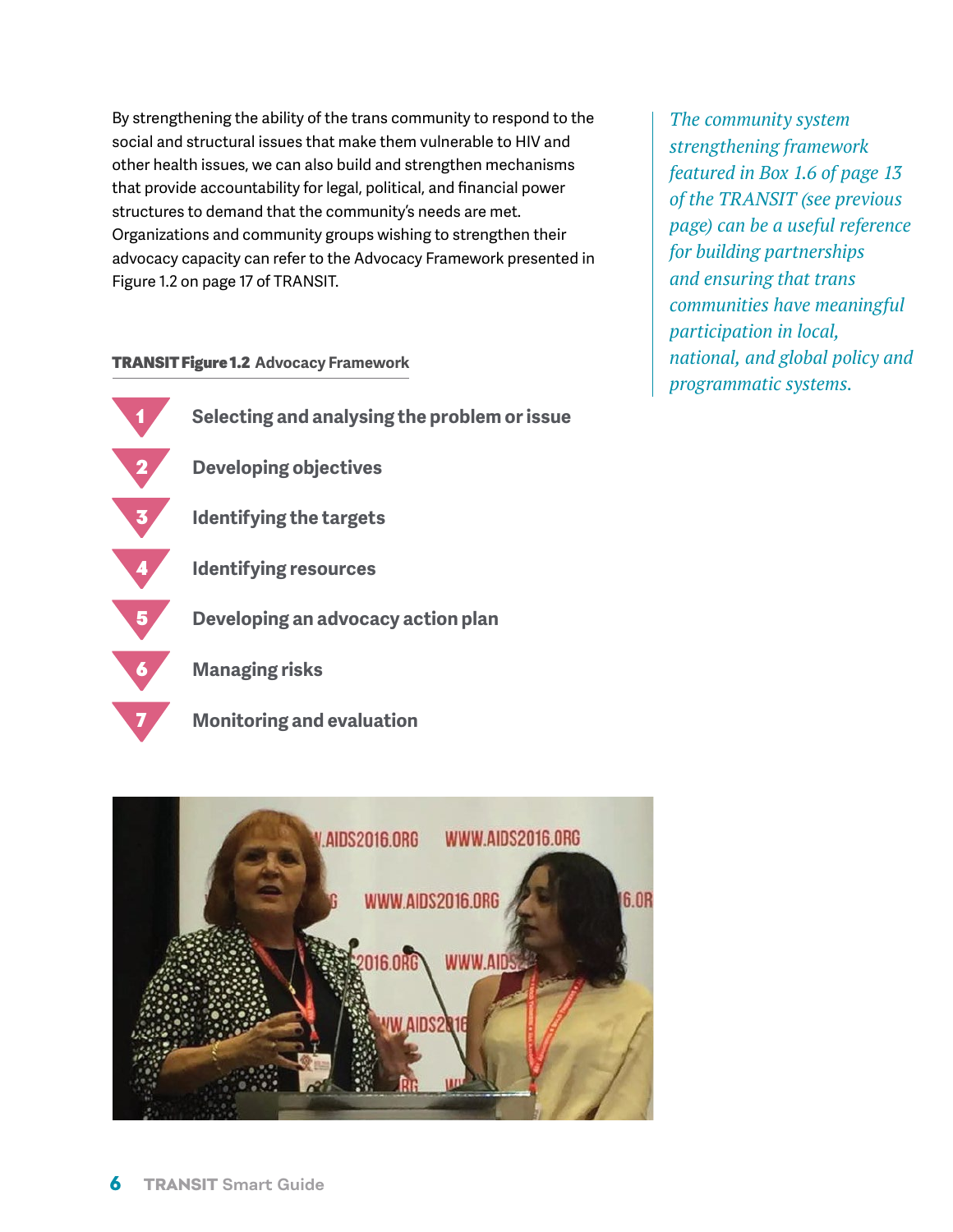# Stigma, Discrimination,Violence, and Human Rights

Trans people are entitled to the same inalienable human rights as any other person, yet for many trans people, these human rights protections are often not enforced. Without enforcement of these protections, and with few options for legal redress, trans people often face threats to their health and wellbeing, including marginalization, discrimination, and violence.

Stigma, discrimination, transphobia and violence manifest themselves in very different ways in the lives of trans people. Sometimes they can be observed as aggressive behavior, hostility, disgust and negative attitudes that can play out in social, professional and medical settings.

## Institutionalized Transphobia and Discrimination Promote Violence Against Trans People

Negative beliefs, attitudes, and behaviors directed towards trans people can also be perpetuated via social and legal institutions by criminalizing trans identity and gender non-conforming behavior, social exclusion, hate speech, and hostile media coverage. These beliefs and actions have been used historically to justify pathologizing trans people and labeling them as medically or psychologically abnormal. Additional stigma can be faced by trans people as they deal with other parts of their identity that intersect with being trans such as nationality, race, class, religion, and economic circumstances. Figure 2.1 on page 38 of TRANSIT (see following page) illustrates the many effects that

human rights violations have on trans individuals and communities.

*Violence against trans people is a form of gender-based violence based on gender identity and expression that do not conform to societal norms and expectations.*

## Legal Gender Recognition

Legal gender recognition, including the ability to change one's legal name and gender markers, opens the door to addressing many of the structural issues that trans people face. In the absence of legal gender recognition many trans individuals can have a hard time finding and maintaining employment, securing housing, and meeting other basic needs that allow them to be successful, healthy individuals.

## Trans People Must Be Aware of Their Human Rights

Trans people need to educate themselves about national protocols for delivery of services that address sexual violence and other forms of gender-based violence and how these services relate to the violence experienced by trans people.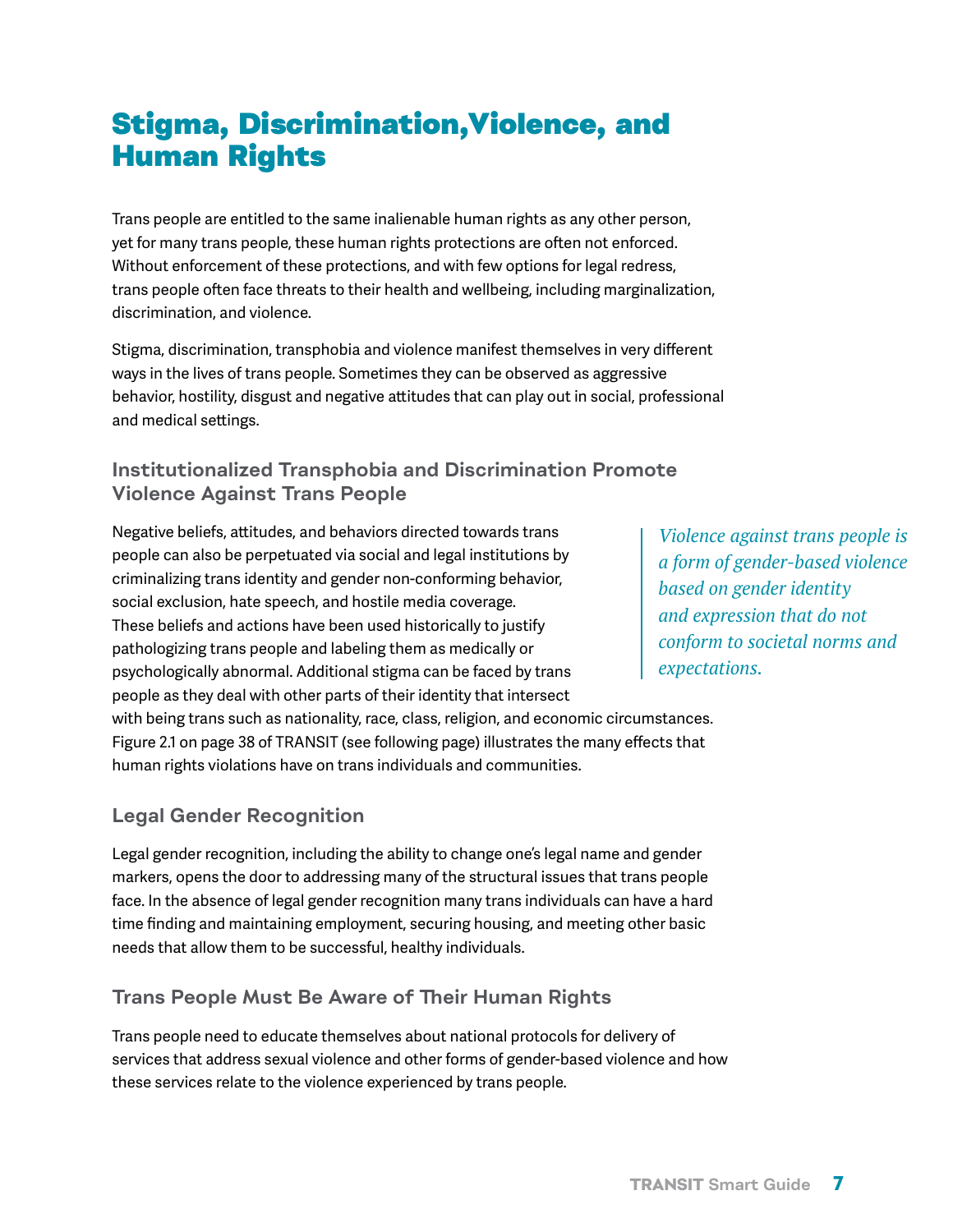It is absolutely necessary to ensure equitable access to human rights protections in order to address the epidemic of violence against trans people in national policies and develop plans in response to genderbased violence. Guidance for implementing a a multilevel approach to addressing stigma, discrimination and violence against trans people is outlined in Figure 2.2 on page 58 of TRANSIT (see following page).

*Sensitizing police departments, government agencies such as health ministries or health departments and civil society organizations are important interventions to address stigma and violence against trans people. Legal and medical help should be available for trans individuals when in police custody.* 

#### TRANSIT Figure 2.1 **Social Determinants of Health**

HUMAN RIGHTS VIOLATIONS

#### **Unsupportive policy environment/ criminalization**

*Policy often prohibits procuring accurate identification documents; trans people are often missing in national HIV responses; lack of protections based on gender identity; criminalization of "impersonating another gender" and homosexuality*

#### **Lack of gender recognition**

*Inability to be recognized as one's true gender due to lack of access to gender- affirming services, lack of acceptance, and structural barriers*

#### **Physical, emotional, and sexual violence throughout life**

*From family (including intimate partners), school staff and other students, community members and police; includes physical, sexual, emotional violence and hate crimes*

#### **Inadequate health care**

*Few trans-friendly/transcompetent health care centers; providers with limited knowledge; stigma and discrimination in health care settings*

## EFFECTS ON THE **COMMUNITY**

#### **Self-stigma/poor mental health**

*Internalized stigma and enacted stigma (including violence) leads to high stress and poor mental health; high risk sexual behavior is also correlated with poor mental health*

#### **Low educational achievement**

*Early drop-out of and lack of access to schooling resulting from bullying, harassment, and lack of legal identification*

#### **Incarceration / detention**

*Often due to criminalization and/or police harassment particularly of trans sex workers; arrest, detention, and police abuse are known risk factors for HIV transmission*

#### **Unemployment**

*Resulting from discrimination, the lack of legal identification, and low educational attainment*

#### **Poverty / homelessness**

*As a result of unemployment (limited job opportunities), being forced to leave home, hiring discrimination*

#### EFFECTS ON INDIVIDUAL **BEHAVIORS**

#### **High-risk sexual behaviors**

*Desire to affirm one's gender through submissive sexual roles for trans women; transactional sex without condoms to make additional money to pay for genderaffirming treatments or other needs*

#### **Low service uptake**

*As a result of limited access to information, financial barriers, lack of high-quality stigma- free services from a knowledgeable provider, negative past experiences in health facilities, and lack of government-issued identification*

#### **Self-treatment**

*A lack of access to gender-affirming services leads to self-treatment with hormones and medical procedures from unregulated practitioners; contaminated needles used for silicone and hormone injections may carry an HIV risk and hormones may interact with ART*

#### **Substance use**

*Related to coping with extreme stressors, poor mental health, and participation in sex work; fuels risks such as unprotected sex*

#### **Engagement in sex work**

*Few other employment options due to lack of education, discrimination, and lack of legal identification; increases exposure to violence*

**TRANSIT Smart Guide**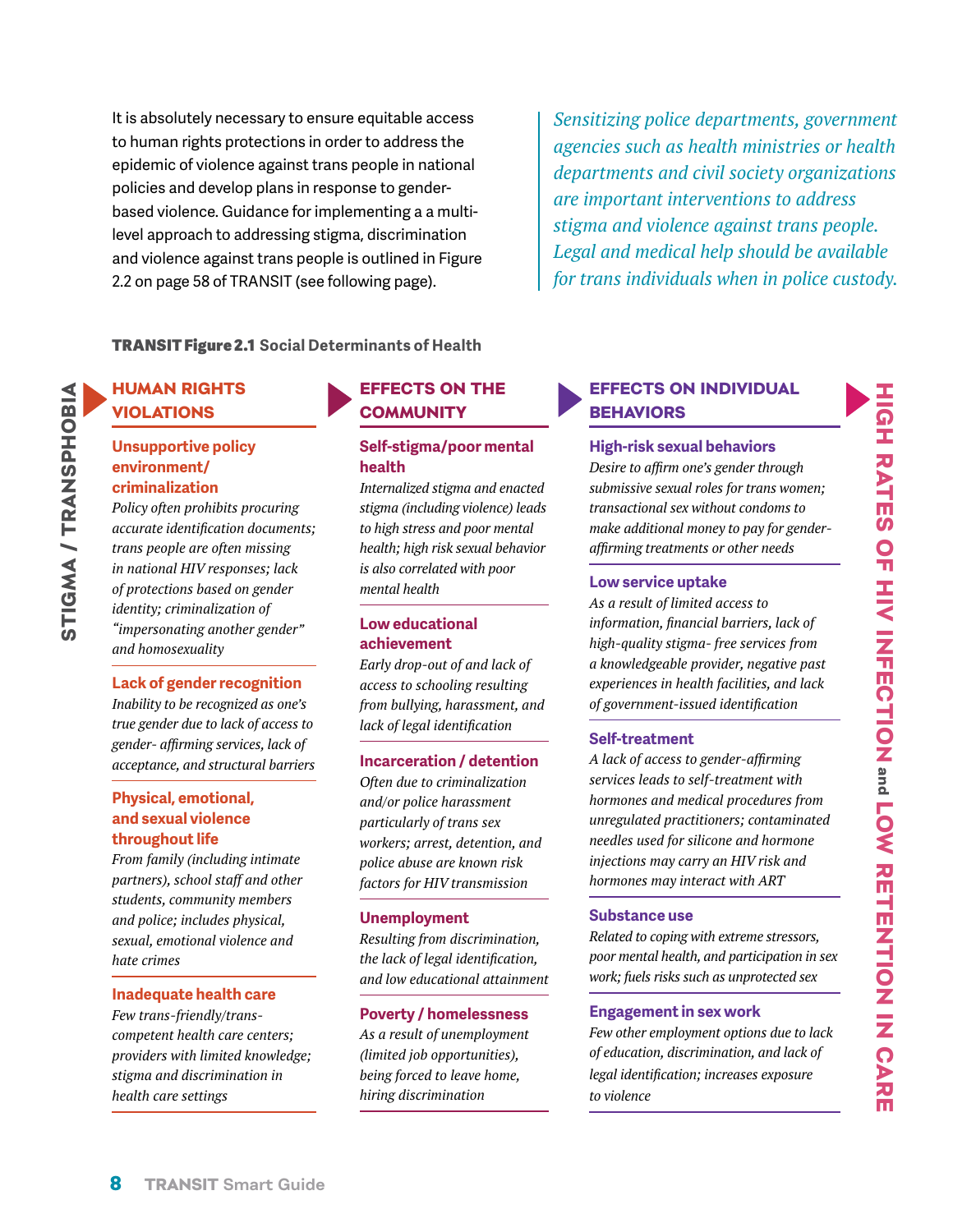#### TRANSIT Figure 2.2 **Illustrative multi-level approach to addressing stigma, discrimination and violence against trans people**

## PROGRAMME LEVEL PROGRAM ROLE

| ▶ CENTRAL                             | • Advocacy for law and policy reforms to provide legal gender recognition to                                                                                                      |
|---------------------------------------|-----------------------------------------------------------------------------------------------------------------------------------------------------------------------------------|
|                                       | trans people and address trans-related stigma and discrimination                                                                                                                  |
|                                       | • Establishing national protocols for provision of services for sexual and other<br>forms of violence, including for trans people                                                 |
|                                       | • Addressing violence against trans people in national policies and plans on HIV<br>and on gender-based violence                                                                  |
|                                       | • Establishing and maintaining links between NGOs, CBOs and international<br>non-partisan institutions.                                                                           |
|                                       | <b>The Common Service</b>                                                                                                                                                         |
| → STATE / PROVINCE                    | • Training and sensitizing police and fostering police accountability                                                                                                             |
|                                       | • Advocacy for law and policy reforms and reducing stigma and discrimination,<br>including through public campaings on HIV and gender-based violence                              |
|                                       |                                                                                                                                                                                   |
| <b>+ DISTRICT / COUNTY</b>            | • Sensitization and capacity-building workshops (e.g. with local government<br>officials, high-ranking police and justice officials, media, religious and<br>traditional leaders) |
|                                       | • Working with journalists and other members of the media to promote<br>positive stories and language use about trans people                                                      |
|                                       |                                                                                                                                                                                   |
| → MUNICIPALITY /                      | • Training and sensitizing police and fostering police accountability                                                                                                             |
| <b>SUBMUNICIPALITY</b>                | • Training healthcare providers in providing gender-affirming health services, and<br>clinical, medical and legal care to survivors of violence, and appropriate referrals        |
|                                       | • Maintaining and sharing lists or reports of aggressors or incidents of violence<br>against trans people                                                                         |
|                                       | • Raising trans people's awareness of their human rights and legal redress                                                                                                        |
|                                       | • Clinical care and documenting medical and legal evidence in cases of<br>sexual assault                                                                                          |
|                                       |                                                                                                                                                                                   |
|                                       | Training and sensitizing trans people in human rights and laws<br>$\bullet$                                                                                                       |
| <b>FRONTLINE</b><br><b>I WORKER /</b> | • Documenting vioence faced by trans people and defending their human rights                                                                                                      |
| <b>COMMUNITY</b>                      | • Responding to a crisis or violence reported by trans people, including facilitating                                                                                             |
|                                       | legal support in case of arrest and harrassment, providing counseling, referrals and<br>psychological support                                                                     |
|                                       | Creating safe spaces for trans people                                                                                                                                             |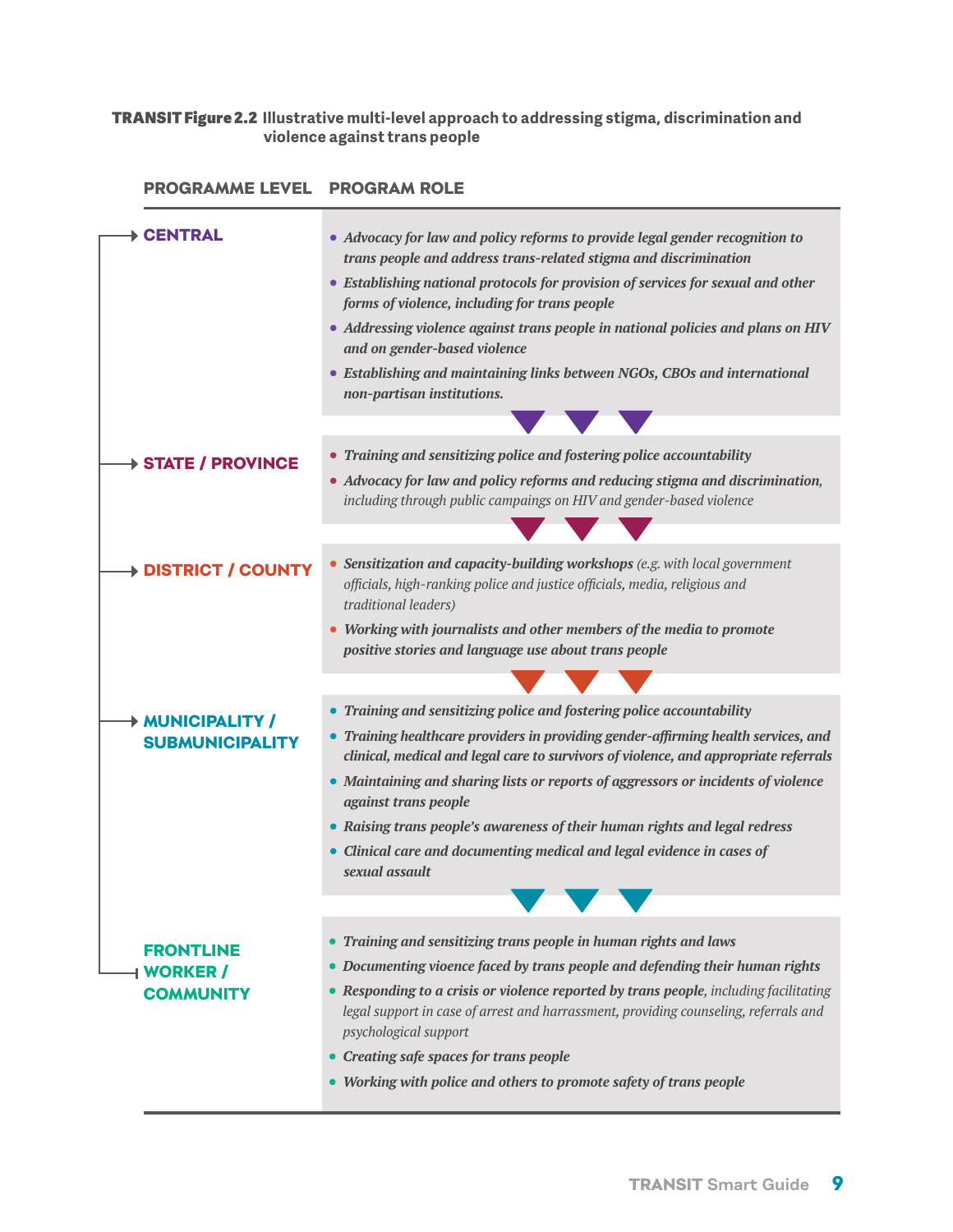## Information Technology and Online Communications can help educate and mobilize trans people around human rights

Creating online safe spaces where trans people can receive support for their gender identity and expression, access health information and share their story can also support trans people living in hostile environments to find community where it may not be safe to do in public. Additionally, community members can learn about human rights protections, local safety protocols and resources, and be connected to advocacy opportunities. Efforts should also be made to connect with community members who do not have access to these online spaces and/or communication technologies.

*Trans people should be trained and sensitized on human rights, local laws, and standards for healthcare and gender-affirming services to facilitate community empowerment, mobilize community members around common goals, and strengthen advocacy efforts.* 



#### Monitoring stigma, violence, and discrimination against trans people

*Systems that are put in place to monitor stigma, violence, and discrimination against trans people should document the following:*

- *The number of trans people who report incidents of physical violence in a given time period.*
- *The number of trans people who report incidents of sexual violence in a given time period.*

*A system can also be created to document and record individual perpetrators that have been involved in acts of violence reported by trans people such as the police, sexual partners or clients.*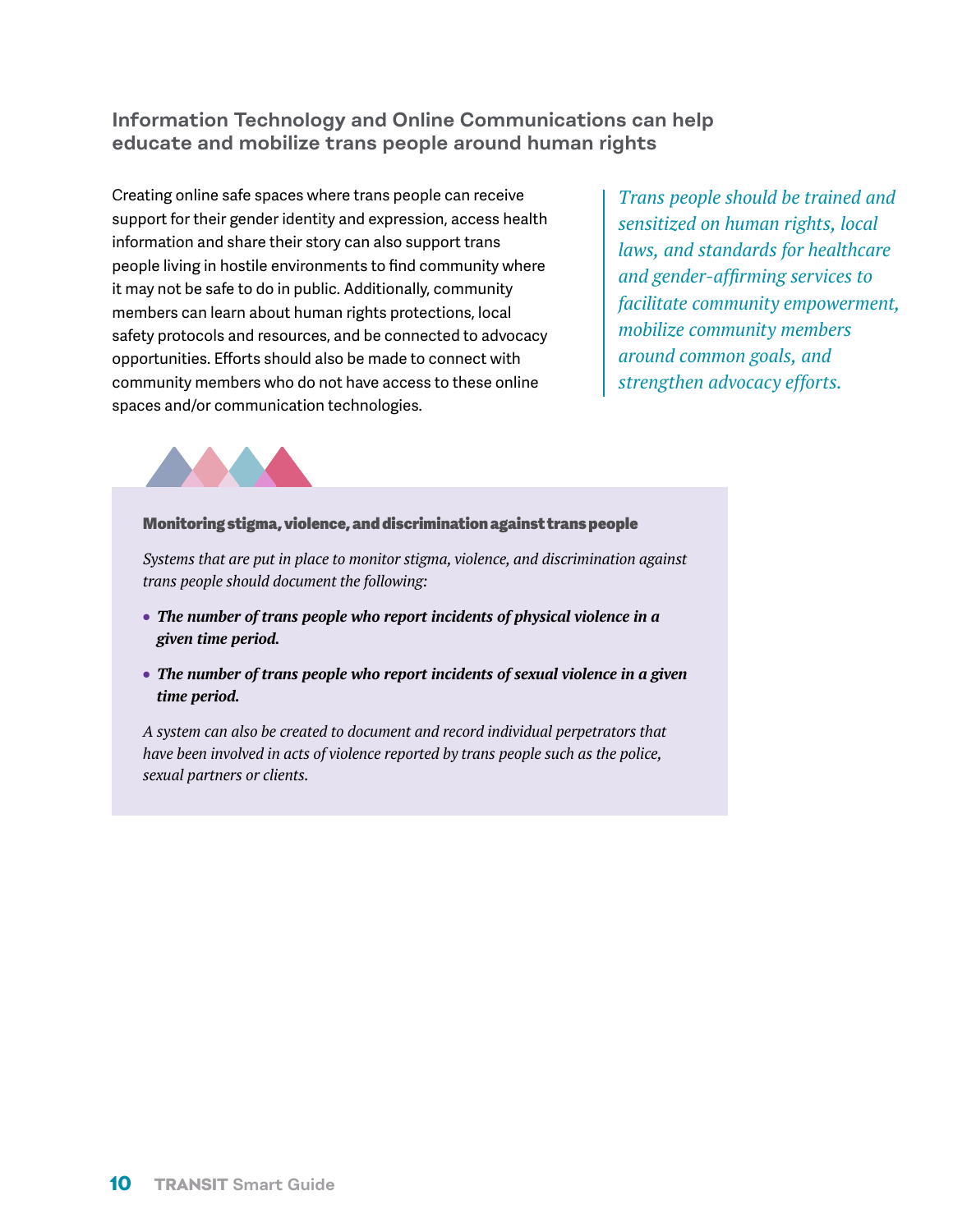## Services

The lack of access to comprehensive primary and gender-affirming health care services can lead to many negative health outcomes for trans people. This disparity in health care access impacts trans women in particular, making them especially vulnerable to HIV.

A comprehensive health care delivery model for trans people includes HIV prevention, diagnosis, treatment and care in addition to gender-affirming primary care, harm reduction interventions, sexual and reproductive health services. Access to each of these essential components of a comprehensive health care delivery model that will promote health for trans people and build healthy trans communities.

## *UNAIDS Fast Track Targets to End the AIDS Epidemic*

*Figure 3.1 on page 72 of TRANSIT illustrates the continuum of HIV prevention, diagnosis, treatment and care, which is a framework that can be used for advocacy, planning and monitoring the efforts of all participants in the HIV response. These "Fast Track" targets were identified by UNAIDS to be achieved by 2020 and have been updated to be achieved by 2030. Under the new 2030 Fast Track targets:* 

- *95% of all people living with HIV will know their HIV status,*
- *95% of those who are living with HIV will be receiving antiretroviral therapy and HIV care, and*
- *95% of those who are living with HIV and receiving*  antives.<br> **Casabia** *antiretroviral therapy will experience viral suppression.*



TRANSIT Figure 3.1 **HIV prevention, diagnosis, treatment and care continuum**

**Source:** [FHI 360/LINKAGES](https://www.fhi360.org/projects/linkages-across-continuum-hiv-services-key-populations-affected-hiv-linkages)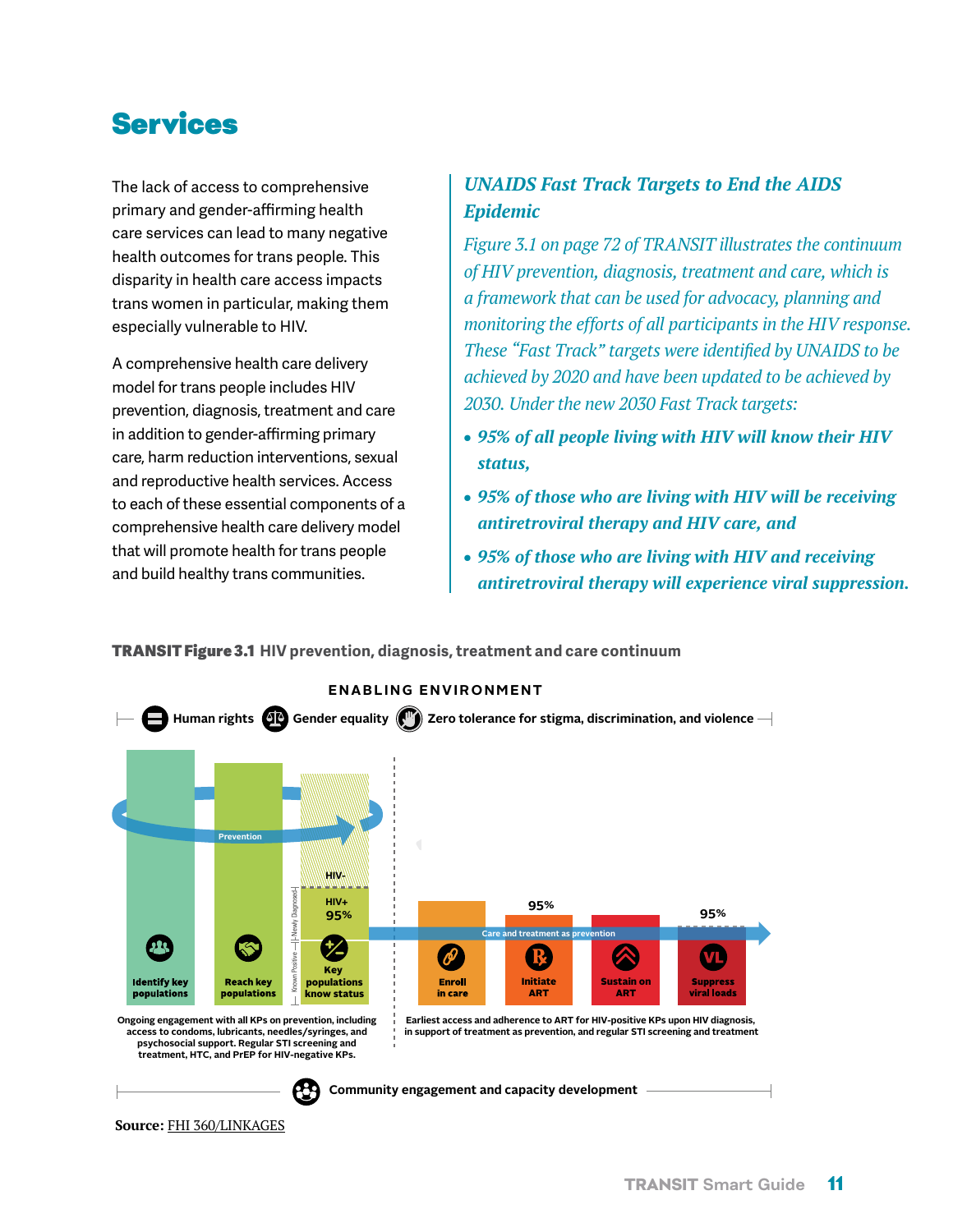## Social Stressors can Contribute to HIV Risk

Trans people often live in environments that are hostile, stressful, and sometimes dangerous. The effects of experiencing these multiple stressors can be seen in the many negative health outcomes that disproportionately affect the trans community. Coping with these social stressors can contribute to a higher lifetime prevalence of depression, anxiety, low self-esteem, and self-harm, in addition to increased HIV risk taking and other potentially harmful behaviors.

## Gender Affirmation and Health Services are an Entry Point to HIV Prevention, Diagnosis, Treatment and Care

When trans people experience stigma and discrimination within health settings, it affects their desire and ability to access crucial medical and social services, ultimately impacting their ability to achieve good health. To combat this problem, gender affirmation in social and medical settings is the key to health for trans people. Figure 3.4 on page 81 of TRANSIT illustrates a comprehensive approach to trans-competent care, support, and treatment for trans people.

*Trans community members should be educated on mechanisms for addressing human rights violations within medical and legal systems.*

#### TRANSIT Figure 3.4 **Ecosystem of care, support and treatment**

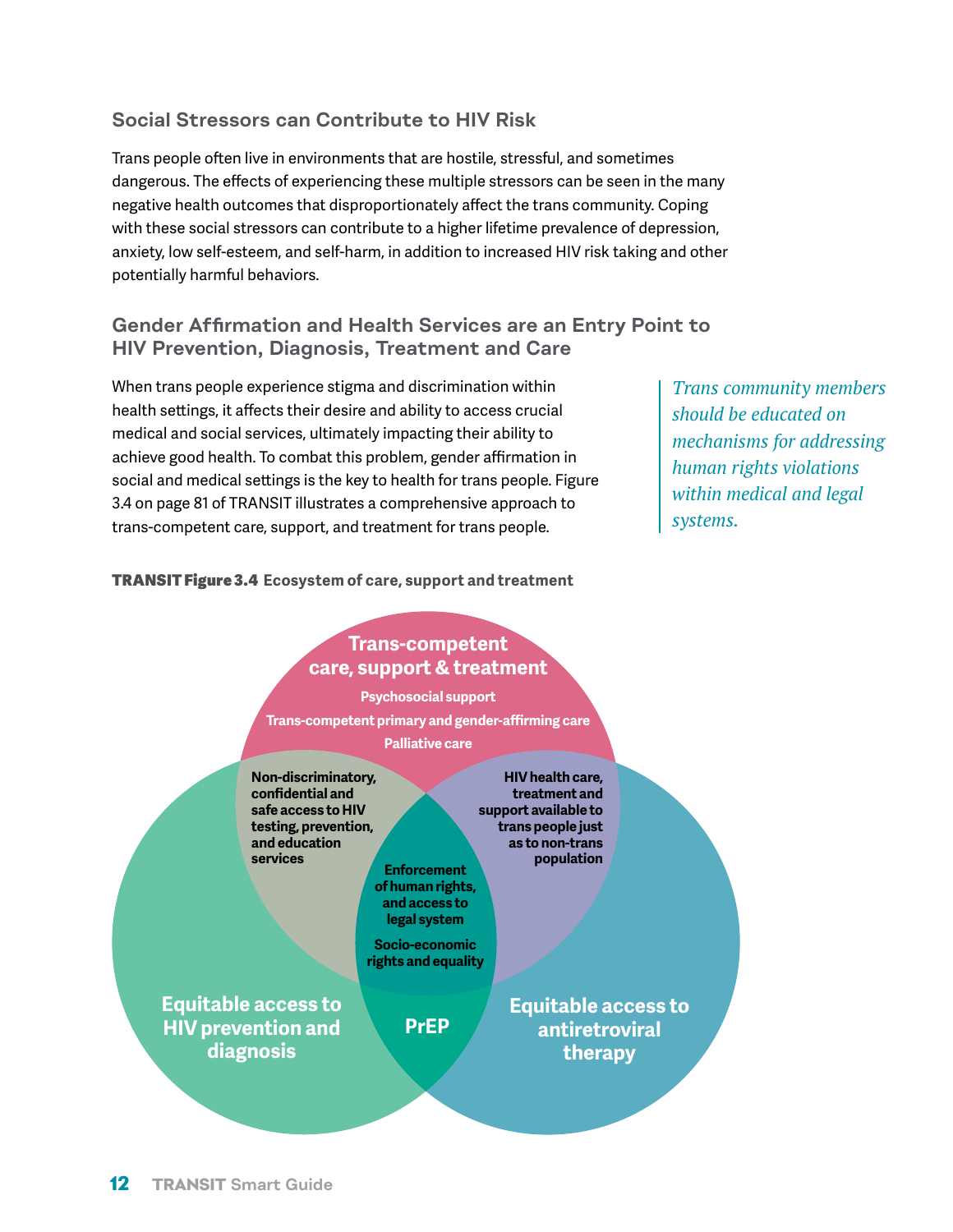Offering gender-affirming health services is not only necessary to achieve any of these goals, but it is also an entry point for getting trans people into HIV prevention, diagnosis, treatment and care to achieve important individual and public health milestones. Essential HIV prevention, diagnosis, treatment and care services for trans people are outlined in Box 3.1 on page 70 of TRANSIT.

*Hormone therapy and gender-affirming surgery should be made available to all those who desire these services.*



TRANSIT Box 3.1 **The comprehensive package of HIV prevention, diagnosis, treatment and care services for trans people**

#### **Essential health-sector interventions**

- **a.** *Comprehensive condom and lubricant programming*
- **b.** *Harm reduction interventions for substance use (in particular needle and syringe programmes and opioid substitution therapy)*
- **c.** *Behavioural interventions*
- **d.** *HIV testing services*
- **e.** *HIV care, support and treatment*
- **f.** *Prevention and management of co-infections and other co-morbidities, including viral hepatitis, tuberculosis and mental-health conditions*
- **g.** *Sexual and reproductive health interventions*

#### **Essential strategies for an enabling environment**

- **a.** *Supportive legislation, policy, and financial commitment, including decriminalization of certain behaviours of key populations (see Chapter 2)*
- **b.** *Addressing stigma and discrimination, including making health services available, accessible and acceptable (see Chapter 2)*
- **c.** *Community empowerment (see Chapter 1)*
- **d.** *Addressing violence against people from key populations (see Chapter 2)*

**Source:** Consolidated guidelines on HIV prevention, diagnosis, treatment and care for key populations*. Geneva: WHO; 2014.*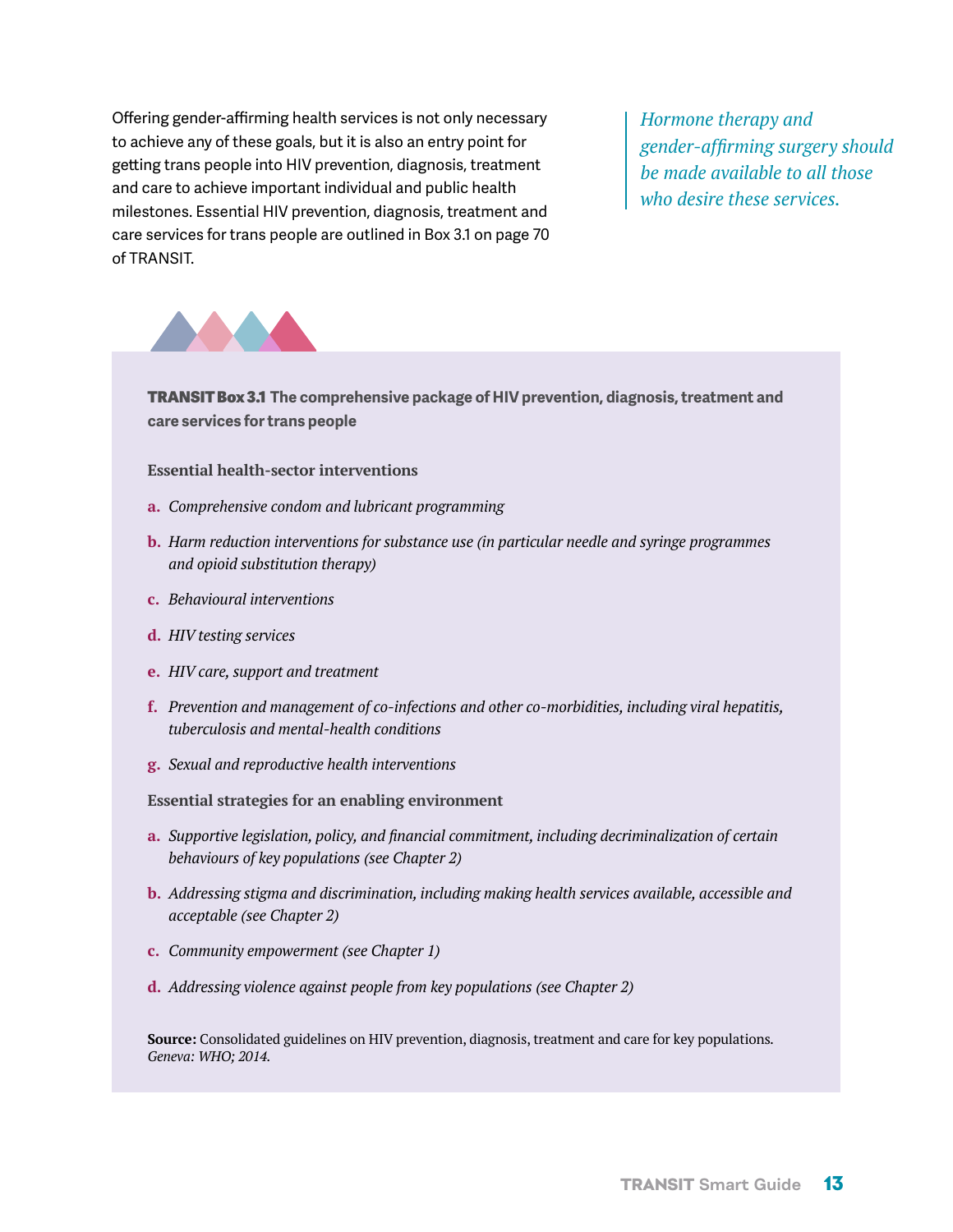## Staff Need Training on the Psychosocial and Health Needs of Trans People

In addition to providing gender affirmation and transcentered health care, staff members who are delivering services to trans people must do so in a way that demonstrates knowledge of the issues facing trans people and support their efforts to live healthy lives. Health care workers should be trained on cultural competency for working with trans clients, as well as building competence for delivering primary and genderaffirming care.

Trans People Should Have Equitable Access to Pre-Exposure Prophylaxis (PrEP) and Post-Exposure Prophylaxis (PEP)

Trans people who have substantial risk of acquiring HIV should be offered Pre-exposure prophylaxis (PrEP), a biomedical intervention prescribed to people who do not have HIV that allows them to take antiretroviral drugs so that they remain HIV-negative. Additionally, trans individuals with a potential recent exposure to HIV should be offered Post

*All clinics offering services to trans people should screen for violence and offer training to clinic staff to address sexual and gender-based violence for trans clients. This strategy can help diminish the links between acts of violence and HIV vulnerability faced by trans people, in addition to the negative effects on mental health.*

*HIV Health Care should be provided to all individuals who are HIV-positive regardless of their ability to pay for services.*

Exposure Prophylaxis (PEP) which involves providing antiretrovirals to individuals soon after a potential exposure to HIV that can reduce the chances of becoming HIV-positive.

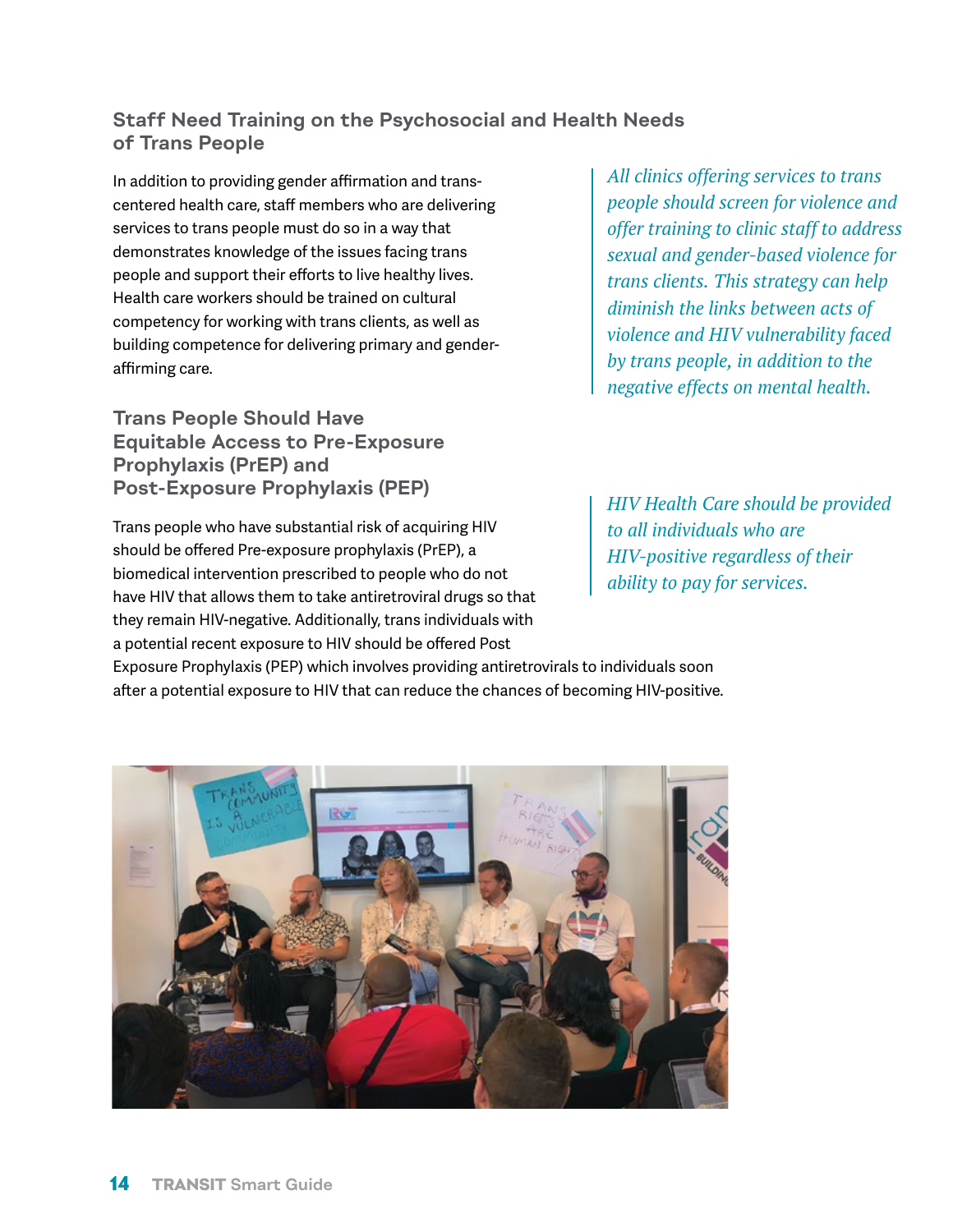# Service Delivery Approaches

Primary care and HIV health care should be provided by individuals who have a knowledge of gender identity, human rights, and the needs of trans people. This care should be provided in a professional affirming manner, and in a place that is safe and welcoming for trans people. Negative experiences with insensitive staff members can prevent trans people from accessing needed health services. Proactive steps should be taken to ensure that clinical services to trans people are delivered appropriately. Before beginning to deliver services organizations should meet with local community members to map out the community,

*HIV services should be nondiscriminatory, confidential, and delivered in locations that are safe and easy to access for trans people.*

understand local needs, and tailor services to meet the needs of the local population.

**Trans people have subject matter expertise in their own lives and lived realities.** Trans people should be consulted for this knowledge to design, implement and deliver programs that will help reduce their HIV vulnerability and address other social determinants of health. Services should be offered in a confidential manner, and trans people should be acknowledged and represented in clinic promotional materials, and other aspects of the clinical environment, such as posters. Recruiting and training qualified trans people to deliver services is ideal. *Trans people deserve access to competent care and HIV testing, prevention, and other health and psychosocial services.*

## Community Mapping and Consultation with Trans People is Essential to Successful Service Delivery

There are many ways to design trans-specific programs and to adapt HIV programs and interventions for trans populations. An important first step is to map the community and assess local needs via community consultations, surveys, and needs assessments. Depending on the scale of the program, it may also be necessary to estimate the trans population size for local, national, and regional service areas.

*Services that address coexisting issues whether structural or medical or such as legal gender recognition and identity documents, housing, employment, substance use and dependence should also be offered.* 

## Trans-Specific Health Services Can Serve as an Entry Point for HIV Prevention, Diagnosis, Treatment, and Care

When possible, use trans specific health services including hormone therapy and other gender affirming services which will attract trans people to your program and be a valuable point of entry for HIV care. HIV-related care primary care and STI services should be integrated within the context of trans-specific healthcare as well. Box 4.2 on page 122 of TRANSIT (see next page) offers a checklist for trans-competent care that can serve as a guide for offering high-quality health services to trans people.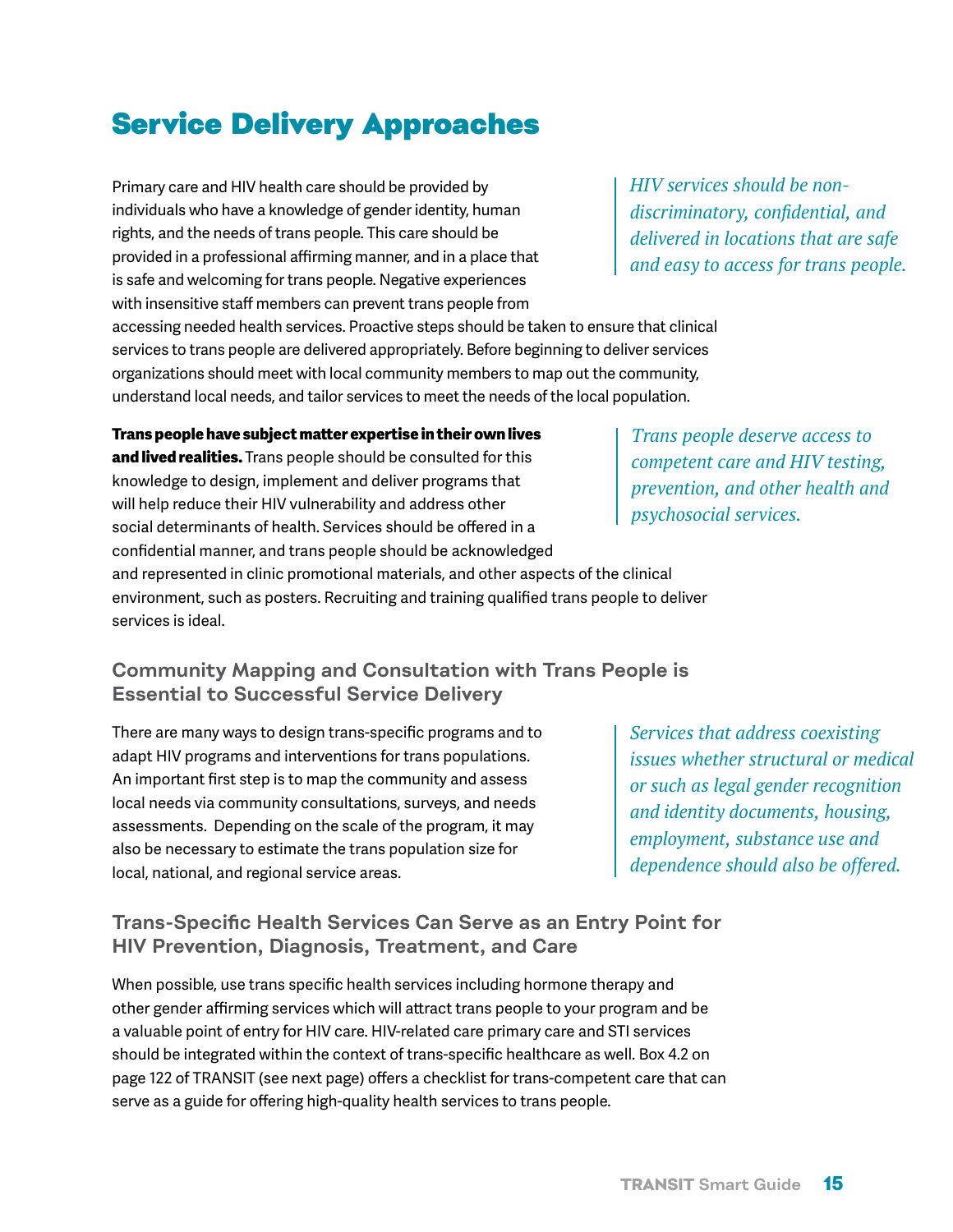

#### TRANSIT Box 4.2 **A checklist for trans-competent care**

*Trans-competent care means providing services, especially health-care services, to trans people in a technically competent manner and with a high degree of professionalism that reflects the provider's knowledge of gender identity, human rights and the particular situation and needs of the trans individual being served. In addition, trans-competent care is delivered in a respectful, non-judgemental and compassionate manner, in settings free of stigma and discrimination.*

**Further aspects of trans-competent care include:**

- **•** *free or affordable services: clinical, counselling, training/workshops*
- **•** *both fixed-site and outreach/mobile services: mobile care-providers and community outreach workers*
- **•** *"one-stop-shop" service catering holistically for a range of health and social needs, e.g.:*
	- **\*** *fully equipped: all equipment and no stock-outs of commodities*
	- **\*** *range of services: sexual and reproductive health, HIV and STIs, drugs and alcohol, psychosocial care and support*
	- **\*** *point-of-care testing or quick referral for fast turnaround of results*
	- **\*** *counselling on all issues of concern including housing, finance, legal issues*
	- **\*** *healthy lifestyle promotion (diet, nutrition, exercise)*
- **•** *flexible opening hours, e.g. including evening/weekends*
- **•** *no appointments/short waiting times, with adequate clinic staff to ensure quick service*
- **•** *service signage/branding, posters, brochures and photographs, and other visual elements that acknowledge and are relevant to trans people's lives*
- **•** *"Charter of Service" for clients, clearly displayed*
- **•** *confidential services:*
	- **\*** *private counselling and clinical examination rooms*
	- **\*** *providers/staff only informed on a "need to know" basis*
	- **\*** *young trans clients welcomed without need for parental/guardian consent\* locked storage of all client notes/records*
- **•** *choice of service-providers including:*
	- **\*** *trans, male and female staff for gender-sensitive care*
	- **\*** *clinical staff, counsellors, health educators, social workers, community outreach workers trans peer navigators to help clients access, understand and navigate services (see Section 4.2.2)*
- **•** *relaxed consultations, with time to clearly explain issues*
- **•** *voluntary procedures clearly explained for informed decision-making by clients:* 
	- **\*** *referral for further specialist care, as required and with client consent*
	- **\*** *list of trans-competent resources available within the area*
- **•** *provision of information, education and communication materials, e.g. brochures, posters, DVDs, presentations on different topics*
- **•** *provision of condoms and lubricants by providers and via dispensers, including outdoors for afterhours accessibility.*

*\* Young trans people are those in the age range 10–24 years, in accordance with the* Interagency Working Group on Key Populations HIV and young transgender people: a technical brief *(Geneva: WHO; 2015)*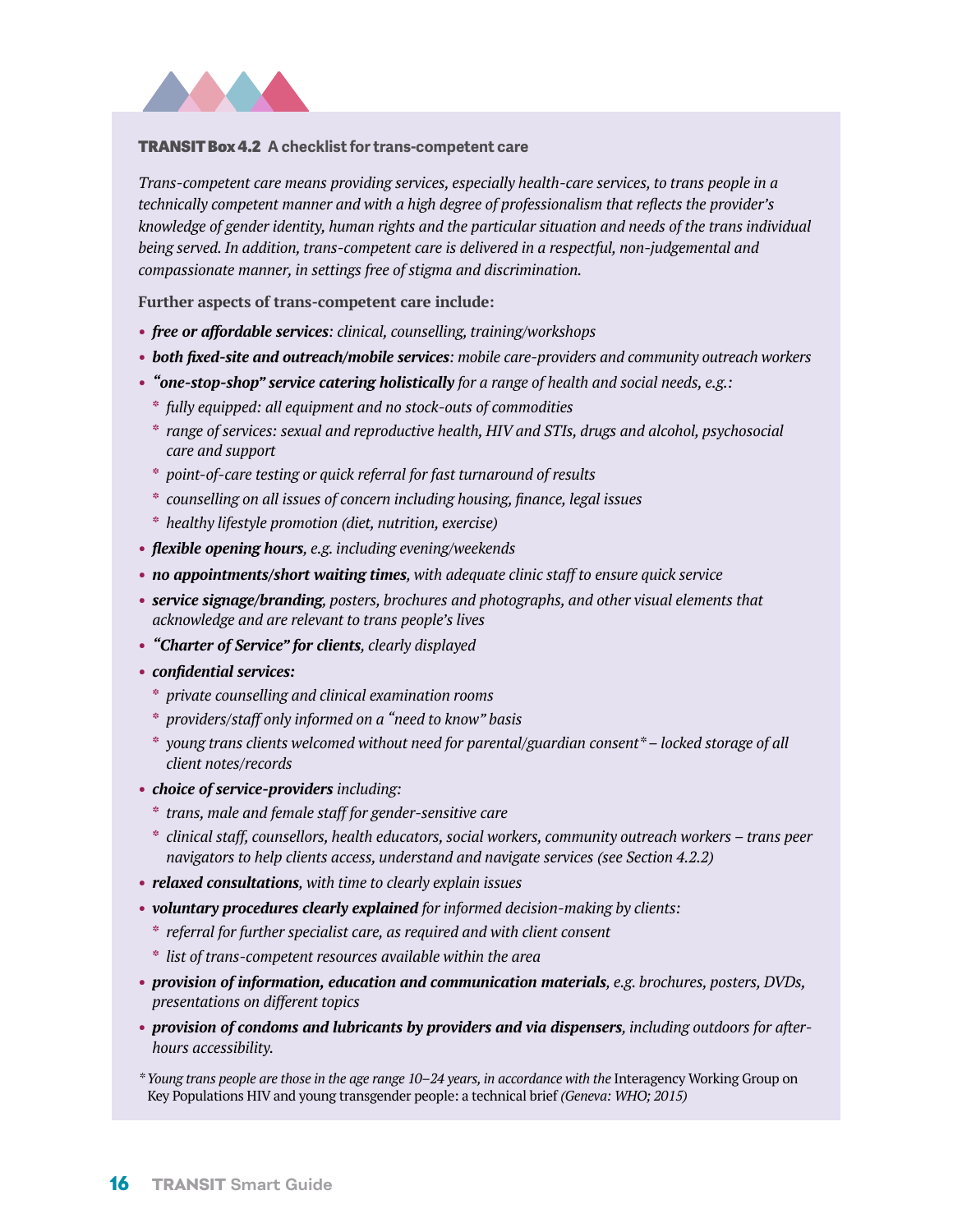## Trans People Need Easy Access to Condoms and Lubricants

Condoms and lubricant programming are an essential component of HIV prevention treatment and care services. These items should be available for free during clinic hours as well as accessible after hours.

## Peer Navigators and Community Outreach Workers

Including Peer Navigators and other community outreach workers in programs is an effective way to make a more welcoming environment for trans people and they can serve as liaisons between public, private, and community sectors. Peer Navigators are also aware of other gathering spaces within their community. They can have an important role in service delivery especially if the organization itself is not led

*Services should be free or affordable and should be delivered in one place with multiple services (one stop shop), flexible hours, and the ability to be seen without an appointment.* 

*Trans people must be given the authority to analyze and make decisions that can help improve programming for the community.*

by trans people. Encouraging and providing opportunities for Peer Navigators to further their professional development will also strengthen the programs that are delivering services to trans people. Suggested criteria for selecting a community outreach worker are outlined in Box 4.10 on page 140 of TRANSIT.



#### TRANSIT Box 4.10 **Suggested selection criteria for a community outreach worker**

- **•** *active in the community with time to do outreach*
- **•** *committed to the goals and objectives of the programme*
- **•** *knowledgeable about the local context and setting*
- **•** *accepted by the community*
- **•** *accountable to the community as well as to the programme*
- **•** *respectful of all communities of trans people*
- **•** *able to maintain confidentiality*
- **•** *good listening, communication and interpersonal skills*
- **•** *self-confident and with potential for leadership*
- **•** *potential to be a strong role model for the behaviour promoted by the programme*
- **•** *willing to learn and experiment in the field*
- **•** *committed to being available to other trans people if they experience violence or an emergency.*

*Programmes that conduct outreach through social media may also choose outreach workers based on their profile as opinion leaders within social networks and other criteria such as age, class or local sexual and gender identities that will enable them to reach distinct subgroups for the programme.*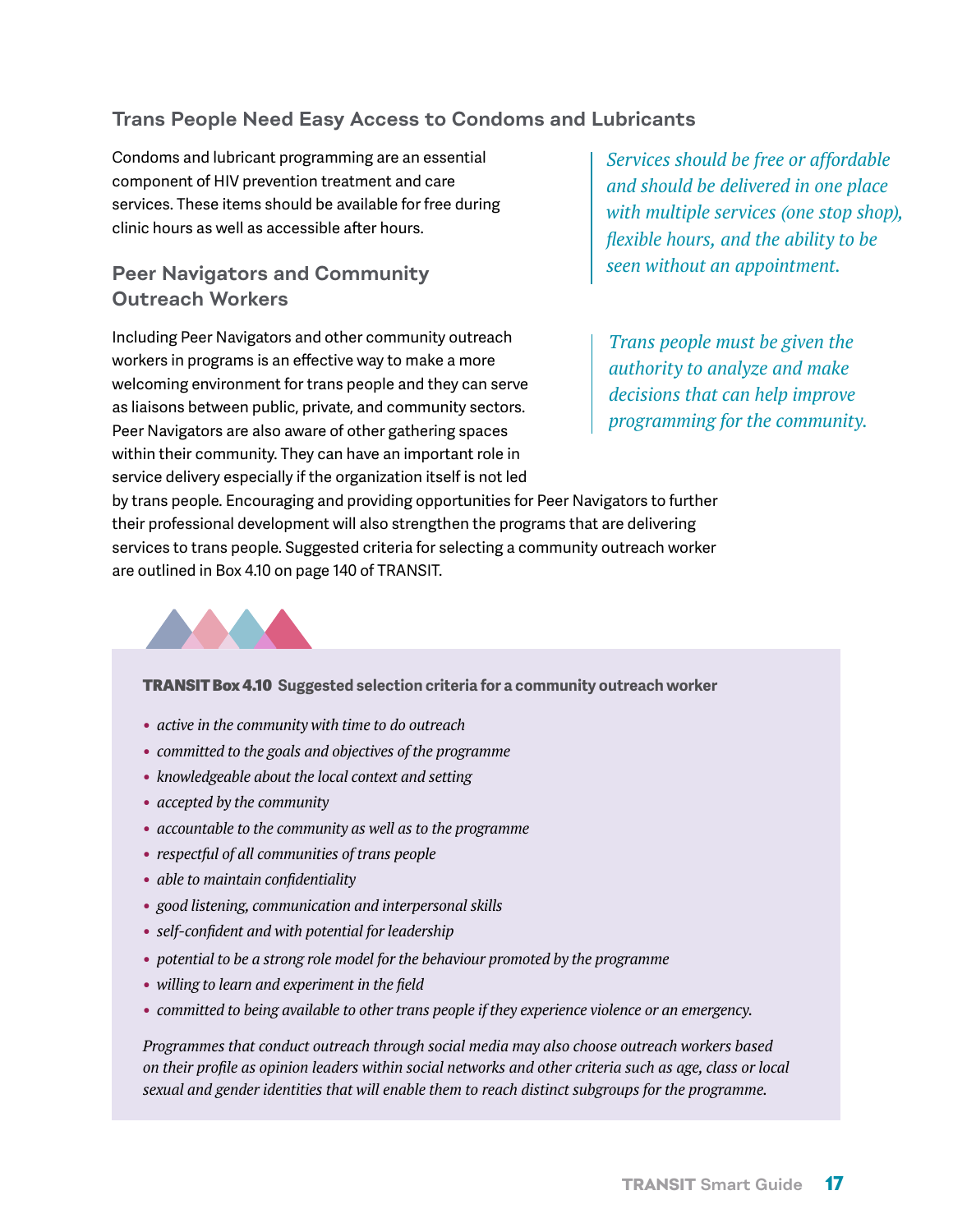Strategies used for community empowerment, mobilization, and engagement that have worked in other marginalized groups can be adapted for the trans community. Opportunities for learning new skills and applying this experience in novel and expanded ways within your program can build leadership and strengthen your program. When possible, every effort should be made to compensate peer navigators or any other community outreach workers, as outlined in Table 4.2 on page 143 of TRANSIT.

| <b>TRANSIT Table 4.2</b> Remuneration/compensation for community outreach workers |  |  |  |  |
|-----------------------------------------------------------------------------------|--|--|--|--|
|-----------------------------------------------------------------------------------|--|--|--|--|

| <b>RESOURCE SPENT BY</b><br><b>COMMUNITY OUTREACH</b><br><b>WORKER</b>                                                             | <b>REMUNERATION</b>                                               | <b>RATIONALE</b>                                                                                                                                                                                              |  |
|------------------------------------------------------------------------------------------------------------------------------------|-------------------------------------------------------------------|---------------------------------------------------------------------------------------------------------------------------------------------------------------------------------------------------------------|--|
| <b>Time on outreach</b><br>(includes time for<br>travel, meeting<br>with trans people,<br>reporting, planning<br>further outreach) | <b>Fixed periodic payment</b>                                     | Agree upon a rate that is acceptable to<br>community outreach workers and feasible for<br>programme sustainability. If possible, rates<br>should be set consistently across state and<br>national programmes. |  |
| <b>Time on extra training</b>                                                                                                      | <b>Stipend</b>                                                    | Programmes should recognize that<br>community outreach workers may have other<br>work and personal obligations that cannot<br>be fulfilled when they are in training.                                         |  |
| <b>Travelling between</b><br>venues, for referrals,<br>training etc.                                                               | Bus, train, taxi charges,<br>as required                          | It is usually most efficient to map travel<br>routes and fix travel allowances for groups of<br>community outreach workers.                                                                                   |  |
| <b>Mobile phone airtime</b>                                                                                                        | <b>Mobile phone airtime</b><br>(predetermined is<br>usually best) | Whether using text messages or limited talk<br>time, community outreach workers should be<br>remunerated for on-the-job phone use.                                                                            |  |
| <b>Mobile phone batteries</b>                                                                                                      | Chargers, access to<br>power and safe<br>charging                 | Community outreach workers need their<br>phones for outreach, and phone battery<br>chargers should be made available at agreed-<br>upon charging locations.                                                   |  |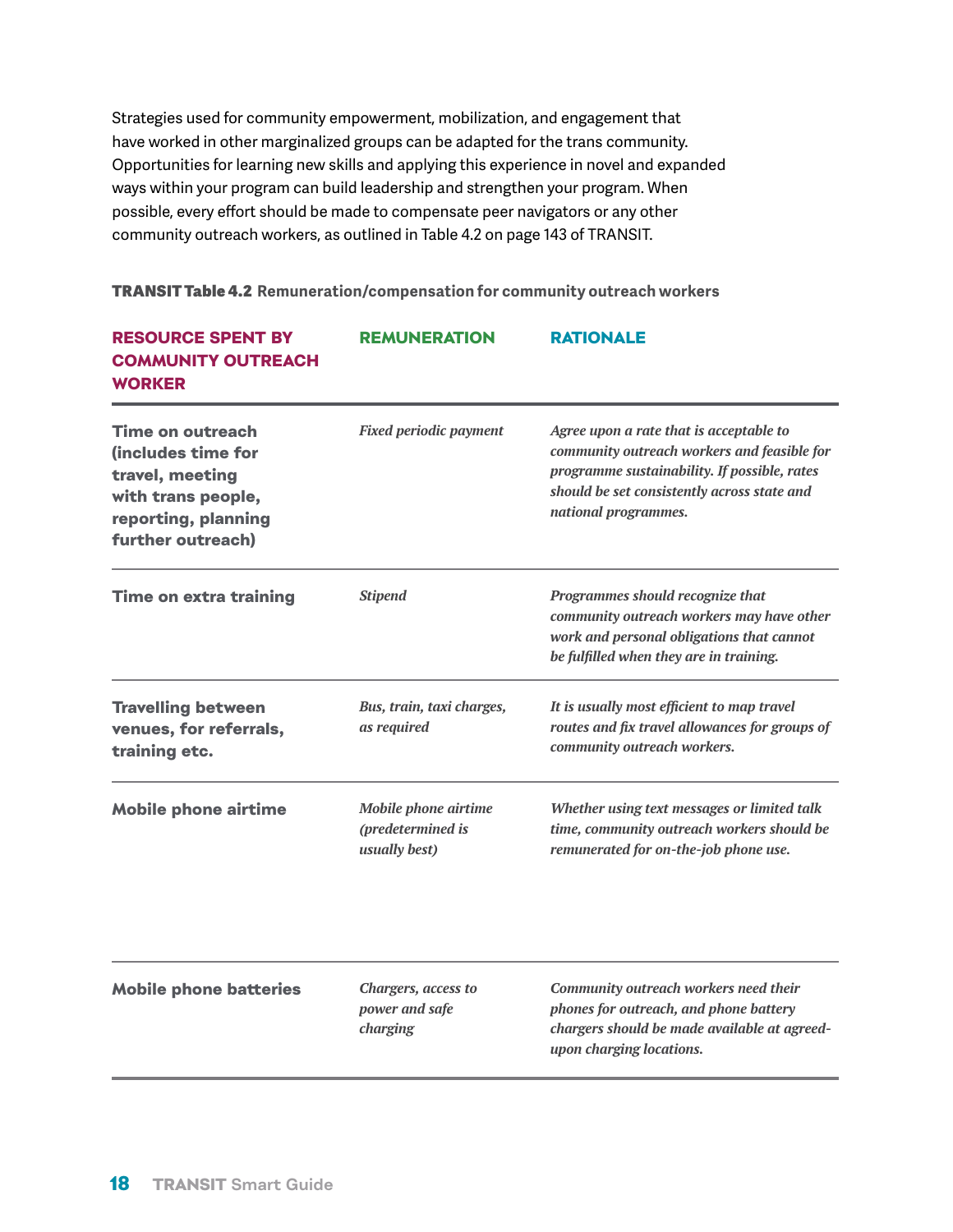## Creating Safe Spaces

Safe spaces allow for trans people to get emotional support provided in a face-to-face community setting that can enhance mental, physical, and social health and reduce their risk for HIV. They also serve as a space for community empowerment and strategizing community responses to stigma, discrimination and transphobia.

Every effort should be made to decrease any structural or social barriers that prevent individuals from accessing your site or clinic and receiving the benefits of face-to-face interaction. However, social media can also expand the reach of your program, as there may be some individuals who need access to trans specific health information but cannot access your physical location.



#### Tips for Creating Safe Spaces

*Safe spaces are excellent venues for psychosocial services and support and a place to strengthen community. A safe space can be any location where trans individuals gather to share common interests. They may be located in clinical or communitybased settings including drop in centers, salons, or other business locations:*

- **•** *Community mapping is very important when creating safe spaces.*
- **•** *Community members should be consulted when designing a space.*
- **•** *Safe spaces should be accessible during normal business hours as well as after hours (nights and weekends).*
- **•** *Careful consideration must be given to identify a location that is safe and easy for trans people to access.*
- **•** *Ground rules for the space should be established with buy-in from community members*
- **•** *A strong relationship should be built with neighbors to ensure the safety of individuals accessing the space.*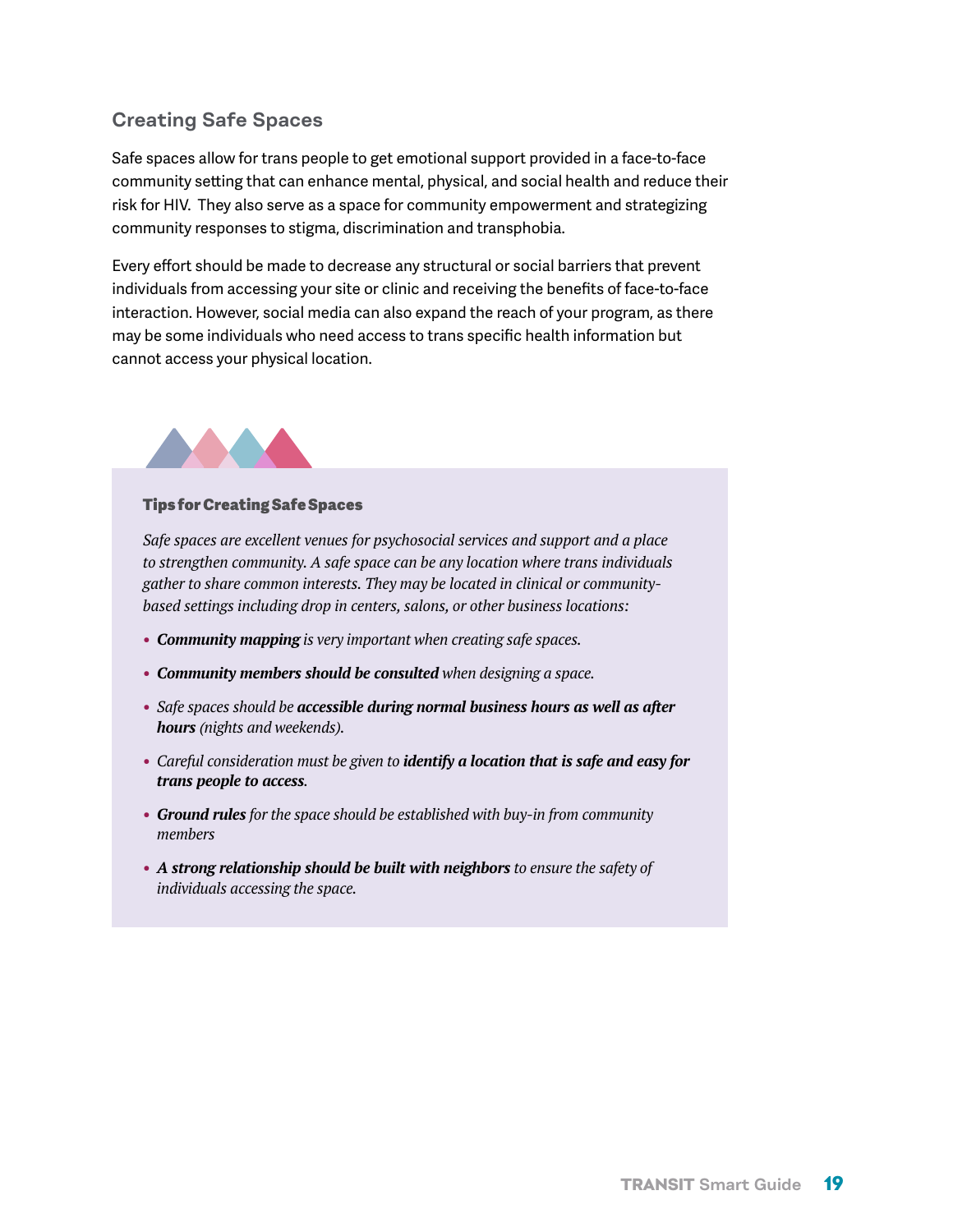## Programme Management

Trans led organizations often lack sufficient resources and budgets to address all of the social and structural issues facing their communities. Innovative interventions and solutions that address housing, legal aid, employment, health or immigration can have an immense positive impact on HIV risk and retention in HIV care for trans people.

*It is important to co-locate HIV and other health services in a community safe space where trans people already congregate and have organized themselves as a community.* 

## Importance of Partnerships and the Meaningful Inclusion of Trans People in Local, National, Regional, and Global Policy and Planning Processes

Lasting and impactful change in the legal, social, and medical systems that affect trans communities will require strong partnerships with government entities, donors, nongovernmental organizations (NGOs), and other civil society groups. Not only can these strong partnerships provide opportunities for centering the needs of trans individuals and communities, but meaningful inclusion of trans individuals and organizations can also provide a mechanism for accountability of implementing organizations.

Beyond having a space at the table, the perspectives of trans people must be listened to and valued. Mechanisms must be in place that support trans community members and organizations to monitor community health indicators and outputs at all levels and document the impact or lack of impact of these programs on the health of trans communities.



#### Strong Management Systems Support Strong Programs

*Effective programs are supported by strong management systems that enable the design, planning, and delivery of multiple activities at different levels. Components of effective management systems include:*

- **•** *Definition of programme staff roles and responsibilities, relationships with external partners*
- **•** *Operational activities underpinning programme delivery (data collection, reporting of results, commodity procurement, quality assurance monitoring, supervision and training of staff)*
- **•** *Public outreach and information-sharing to create awareness and demand for services*
- **•** *Financial procedures and controls*
- **•** *Financial management adequate financial resources must be allocated and mobilized, proper budgeting to ensure financial sustainability, with ongoing financial monitoring*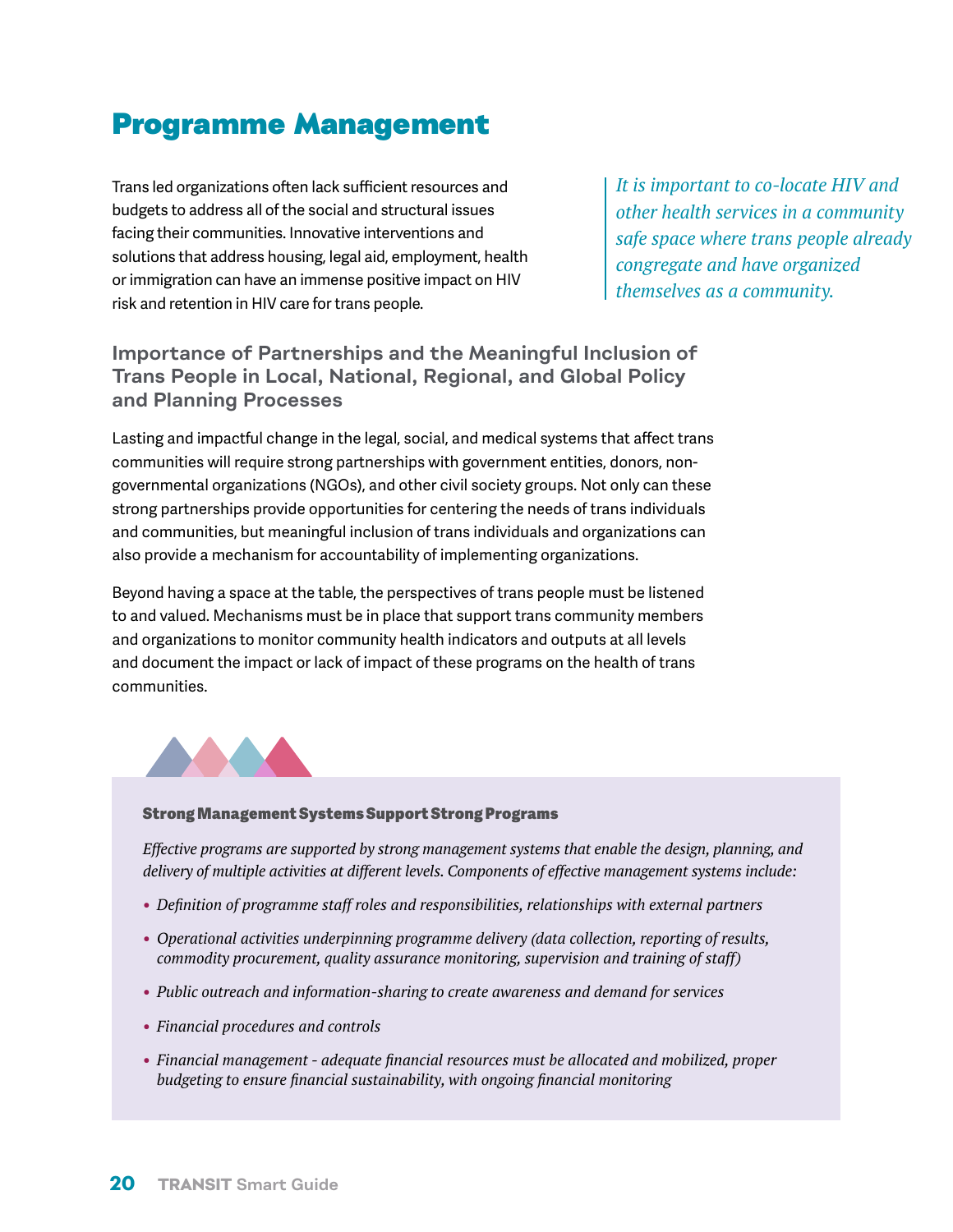## Designing Tailored Programmes and Interventions for Trans People

The daily lives of trans people are affected by many varied economic, legal, and social constraints, constantly changing the context in which services are delivered. Creating programmes that are highly adaptable to local contexts and to changing circumstances is important. Interventions for trans people must be designed with the inherent flexibility to meet varying local demand for outreach and supplies and health services. An example of a comprehensive strategy for addressing violence against trans people is illustrated in Figure 5.1 on page 163 of TRANSIT.

## TRANSIT Figure 5.1 **Comprehensive approach to addressing violence against trans people**

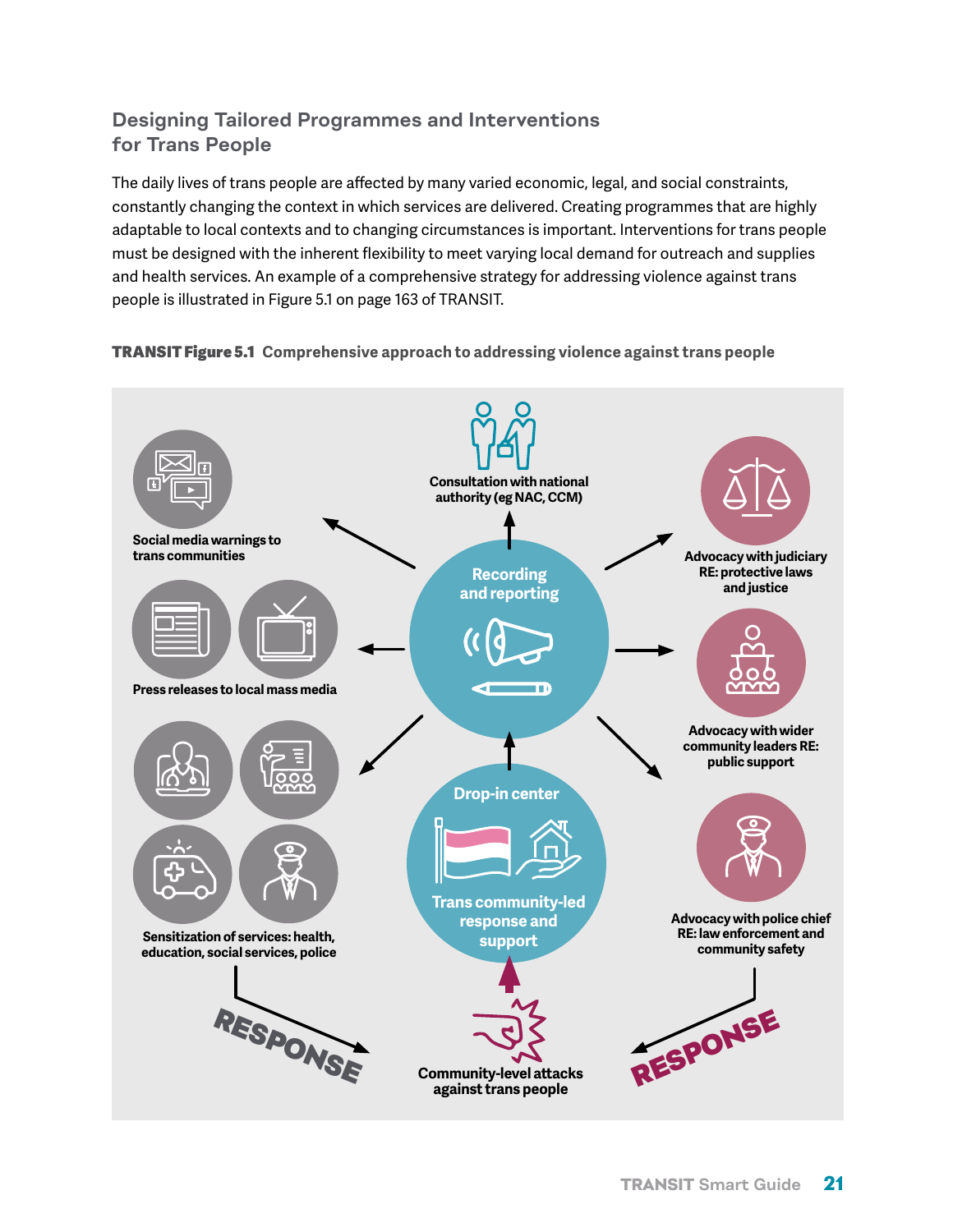When designing programs for trans people, it is important to identify community needs and use community input to tailor services. It is also important to incorporate feedback mechanisms to continuously improve the programme and increase acceptance and uptake within the trans community. This creates flexibility within the programme and opportunities for continuous programme learning. Figure 5.4 on page 169 of TRANSIT outlines the stages of implementing a multicomponent programme with trans people and can be used planning, monitoring, and quality improvement.

*Management Systems must be in place that enable rapid adjustments to programs that respond to client feedback but also generate lessons, innovation, and knowledge on good practices for delivering trans affirming services.* 

|                                                                                                 | <b>SOCIAL &amp;</b><br><b>BEHAVIORAL</b><br><b>INTERVENTIONS</b>                                                                                                                                            | <b>COMMODITIES</b><br>(condoms &<br>lubricants)                                                                                                                                                                | <b>CLINICAL</b><br><b>SERVICES</b>                                                                                                                                                                                  | <b>STRUCTURAL</b><br><b>INTERVENTIONS</b>                                                                                                                                                                                  |
|-------------------------------------------------------------------------------------------------|-------------------------------------------------------------------------------------------------------------------------------------------------------------------------------------------------------------|----------------------------------------------------------------------------------------------------------------------------------------------------------------------------------------------------------------|---------------------------------------------------------------------------------------------------------------------------------------------------------------------------------------------------------------------|----------------------------------------------------------------------------------------------------------------------------------------------------------------------------------------------------------------------------|
| <b>START-UP</b><br><b>Identify</b><br>coverage<br>areas &<br>establish<br>infrastructure        | • Identify sites<br>• Hire and train NGOs/staff<br>• Map trans communities<br>• Recruit and train outreach<br>workers<br>• Establish safe spaces<br>(e.g. drop-in centers) and<br>community-led HTS         | • Identify source of condoms<br>and lubricants<br>• Establish forecasting and<br>procurement<br>• Estimate trans persons'<br>condom requirements<br>• Estimate condom gap for<br>venues                        | • Map services: STI,<br>SRH, HTS, ARV, TB,<br>NSP, OST<br>• Establish referral<br>linkages and reporting<br>• Sensitize providers on<br>trans issues-ensure<br>acceptable services                                  | • Conduct environmental risk<br>assessment. Analyze key<br>issues: e.g. discrimination,<br>harrassment, violence<br>• Prioritize and develop<br>mitigation plan<br>• Work with local police to<br>facilitate outreach work |
| <b>ROLL-OUT OF</b><br><b>SERVICES</b><br><b>Improve</b><br>coverage and<br>quality              | • Micro-planning<br>• Monthly outreach/<br>commodity distribution<br>referrals<br>• Training + refreshers<br>• Review routine data for<br>programme oversight and<br>modification<br>• Engage c'ty networks | • Directly distribute and<br>rtrack condoms to trans<br>people throiugh outreach<br>• Identify additional<br>outlets for commercial<br>promotion<br>• Advocate for and<br>establish condom<br>social marketing | • Regular referral of<br>trans people to services<br>(STI, SRH, HTS)<br>• Facilitate trans<br>persons' access to HIV<br>care, ART<br>• Establish community<br>counseling and support<br>· Monitor clinic for stigma | • Ensure trans legal iteracy<br>• Establish crisis response<br>system<br>• Establish monitoring<br>systems to track and<br>report violence<br>• Engage stakeholders<br>• Build capacity in advocacy                        |
| <b>INCREASE</b><br><b>SUSTAINABILITY</b><br><b>Improve</b><br>systems,<br>social norm<br>change | • Social norms change in<br>regard to condom use,<br>service uptake and use<br>• Address barriers to access<br>• Consolidate client-focused<br>services-night outreach,<br>home testing                     | • Forecasting, including for<br>lcoal implementers<br>• Central procurement and<br>storage of government<br>condoms<br>• Condom social marketing<br>established                                                | • Community agency<br>improved to access<br>services directly<br>• Clinical service stigma<br>reduced<br>• Links with networks of<br>people living with HIV                                                         | • Trans community groups<br>strengthened<br>• Trans persons have<br>increased programme role<br>• Trans communities have<br>increased capacity to<br>advocate for themselves<br>• Address barriers to access               |
| <b>EXPAND</b><br><b>SCOPE</b><br><b>Add services</b>                                            | • Train outreach workers<br>in new services, e.g.<br>TB verbal screenings,<br>DOTS, monitoring ART<br>adherence                                                                                             | • Addition of other<br>products/commodities                                                                                                                                                                    | • Expand/add clinical<br>services                                                                                                                                                                                   | • Trans communities engage<br>in other community<br>priorities                                                                                                                                                             |

## TRANSIT Figure 5.4 **Stages of implementing a multi-component programme with trans people**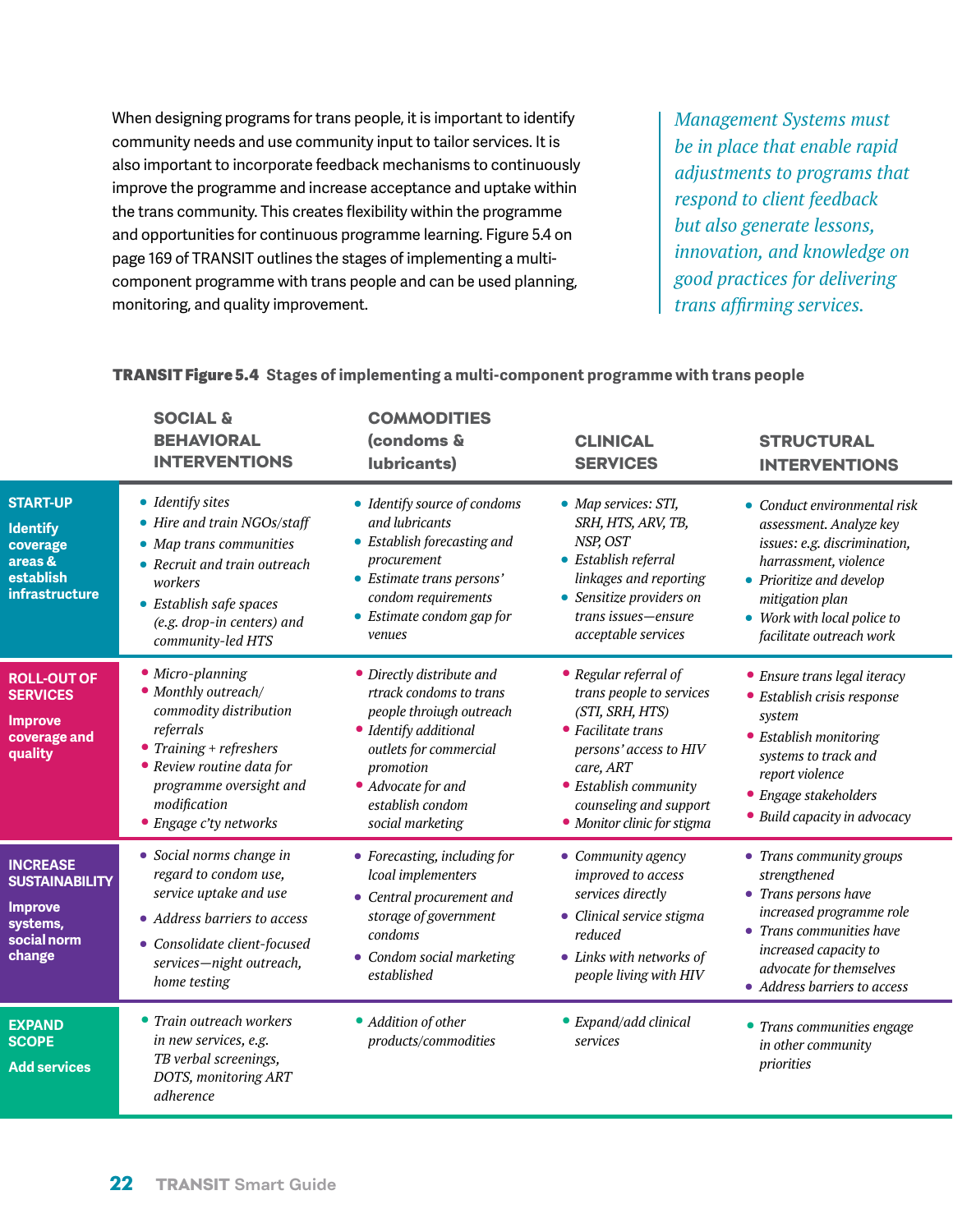## Linking and coordinating HIV prevention, diagnosis, treatment and care

Linking and coordinating HIV prevention, diagnosis, treatment and care services with other services should be a priority in national, regional, and local development planning. (Figure from TRANSIT) As mentioned in the previous chapter, structural interventions that address violence, stigma and discrimination in addition to providing supplies such as condoms and lubricant are essential services and should be available alongside Clinical Services and behavioral interventions offered at your agency.

## Importance of Confidentiality

Trans people must be reassured that their personal data is being handled with strict confidentiality and protected from access by individuals, groups, or organizations that may harbor hostility towards trans people and make them vulnerable to social and or legal concerns. Using unique identifiers to avoid duplication of services, promote uptake and assess the extent of coverage within your local trans population is essential.

## Capacity Building and Leadership Development for Trans Staff is Crucial

Meaningful inclusion of trans people in the design and implementation of HIV and STI programmes in non-trans-led organizations is an important first step towards creating equity for a community that continues to experience the negative consequences of social exclusion and marginalization. However, the capacity of trans individuals must also be developed to allow for an increased level of responsibility for implementing these activities within the organization.

It is important that trans people gain experience in areas including financial management; monitoring and research, policy development and planning; designing and conducting outreach. Trans people should also be involved and trained to support data collection, reporting of results, mobilizing financial resources, quality assurance and training of staff.

*Due to barriers faced by the lack of legal gender recognition in some jurisdictions, services for trans people should not be conditional on local registration, residency, or citizenship.* 

*Trans individuals should have the ability and authority to secure and manage resources that can build awareness and demand for services within their own community.*

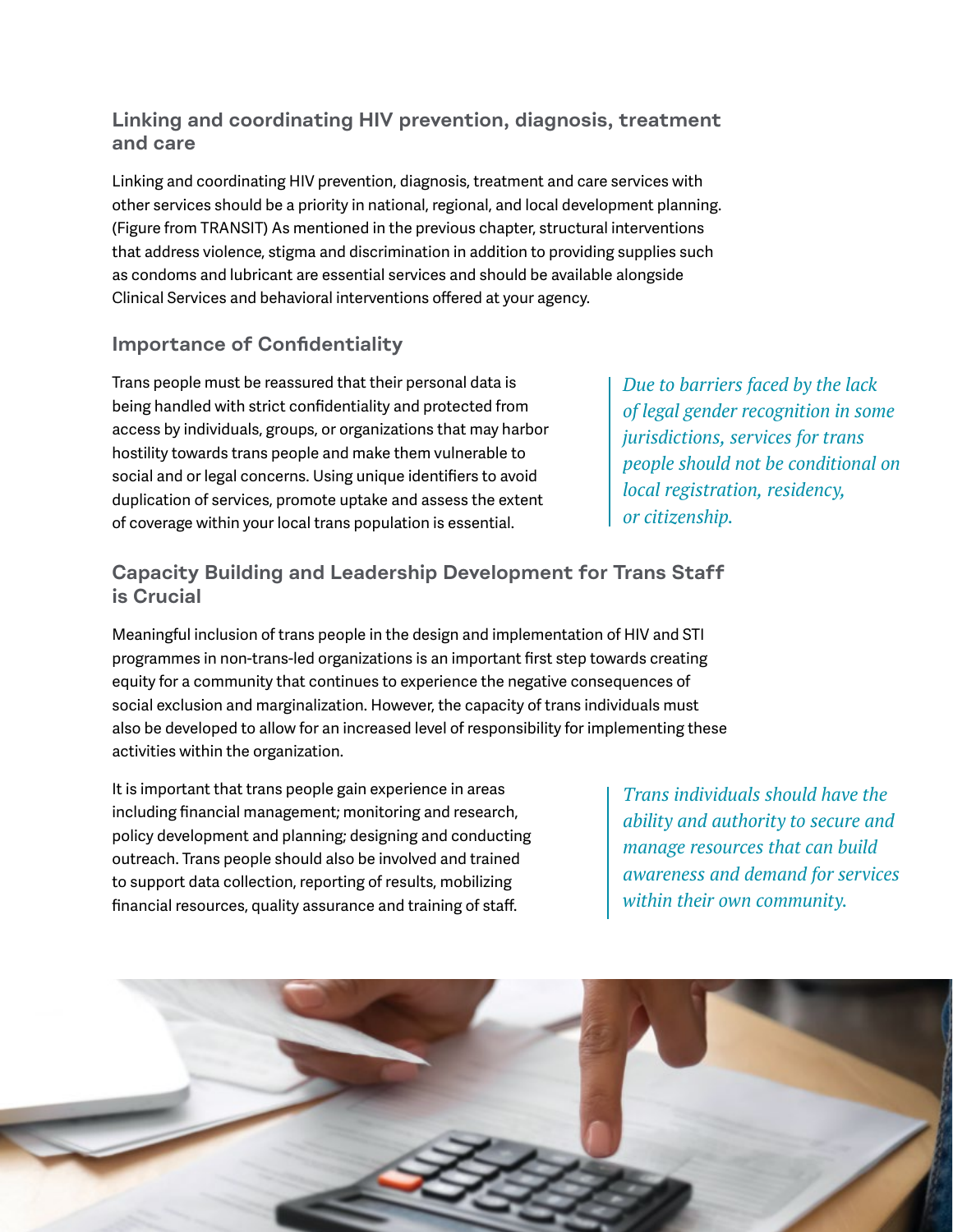## Staff Development and Capacity Building are Important for Skills Building and Fostering Understanding

Building the capacity of both trans staff as well as non-trans staff is a key component of designing effective interventions for trans people. Although the learning needs of trans staff and non-trans staff may be different at times, whenever possible, training should take place jointly so that participants can learn from each other and generate a deeper level of understanding.



#### Learning Needs of Trans vs Non-Trans Staff

#### **Non-Trans Staff:**

*Safe spaces are excellent venues for psychosocial services and support and a place to strengthen community. A safe space can be any location where trans individuals gather to share common interests. They may be located in clinical or communitybased settings including drop in centers, salons, or other business locations:*

- **•** *chosen names, terms and terminologies*
- **•** *gender affirming services*
- **•** *counselling on trans issues*
- **•** *transfer skills and responsibilities to trans community members.*

#### **Trans Staff:**

*Trans staff may need to learn skills and get hands-on experience in a wide range of roles within the organization including:*

- **•** *conducting and managing outreach*
- **•** *financial management*
- **•** *monitoring and research*
- **•** *policy development*
- **•** *programme management*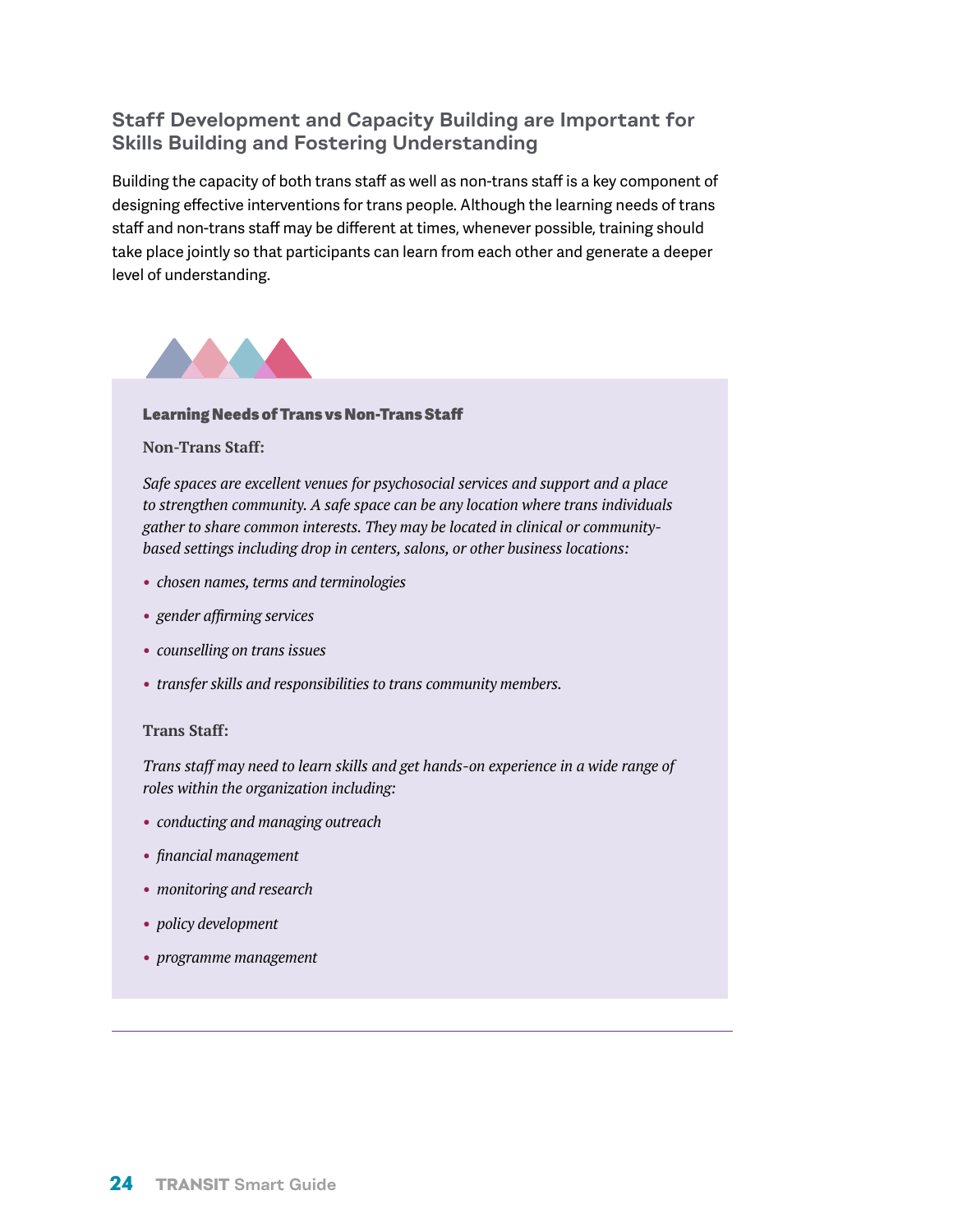

## About GATE

GATE is an international organization working on gender identity, gender expression and bodily diversity issues. It was founded and registered in 2009 in New York, USA. GATE's programmatic work is organized around four areas: Depathologization and legal reforms, transgender issues in the international HIV response, Movement building and Development and United Nations. GATE's mission is to work internationally on gender identity, gender expression, and bodily issues by defending human rights, making available critical knowledge, and supporting political organizing worldwide.

In accordance with its aim of building capacity and supporting regional and countrybased constituencies to more effectively engage in and contribute to the development, implementation and oversight of Global Fund grants, GATE has embarked on a project to improve the meaningful involvement of transgender people in Global Fund processes.



## About IRGT

The IRGT: A Global Network of Trans Women and HIV, was originally convened in 2011 by transgender leaders and their colleagues out of the need for specific input on global HIV/ AIDS issues from trans communities. Since its inception, the IRGT has worked largely around the International AIDS Conference, and trans participation therein, as well as discussing and implementing strategies regarding other political opportunities as well as networking and planning together to determine the best course of action towards advancing trans global issues. Composed of members from diverse parts of the world, the IRGT is responsible for promoting advocacy on trans health and rights as they relate to HIV/AIDS. In 2016 IRGT established itself as a separate entity and now functions under a new fiscal agency agreement with the San Francisco Public Health Foundation.

## About this Project

In the global response to HIV, TB and Malaria, communities must play a pivotal role in the response. Communities have the unique capacity and opportunity to reach those that are most neglected, vulnerable, marginalized and criminalized with essential services. However, for communities to be able to carry out their important role, they must be supported. Support for community systems and responses are a key component of the Global Fund's mission to accelerate the end of HIV, tuberculosis and malaria as epidemics. The Global Fund is investing in efforts to align community systems and responses with formal health systems to maximize impact and to build resilient and sustainable systems for health.

However, too often the populations most vulnerable to disease are the same populations that don't have access to health care. For this reason, it is important to ensure provision of optimum essential services for key populations. The best way to do this is to involve key populations in the design, delivery and monitoring of those health services. For communities to undertake the role of monitoring processes that should be catering to their needs, it is essential that they have the knowledge, the skills and the opportunities to do so.